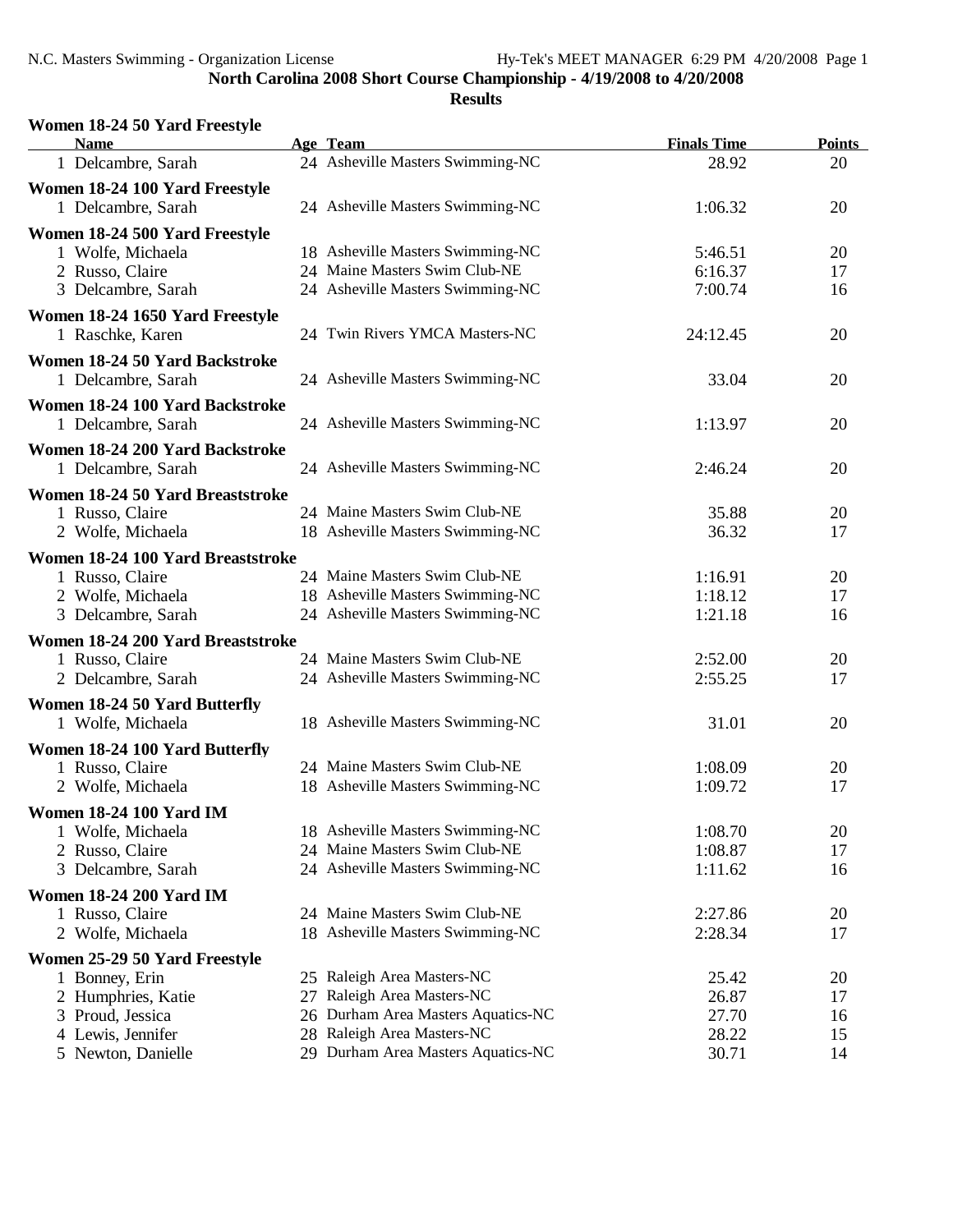| Women 25-29 100 Yard Freestyle    |                                    |          |    |
|-----------------------------------|------------------------------------|----------|----|
| 1 Bonney, Erin                    | 25 Raleigh Area Masters-NC         | 56.74    | 20 |
| 2 Proud, Jessica                  | 26 Durham Area Masters Aquatics-NC | 1:01.85  | 17 |
| Women 25-29 200 Yard Freestyle    |                                    |          |    |
| 1 Wagner, Jaclyn                  | 27 Raleigh Area Masters-NC         | 2:09.92  | 20 |
| 2 Stallworth, Abby                | 27 Raleigh Area Masters-NC         | 2:13.06  | 17 |
| 3 McGrain, Maryann                | 28 Unattached                      | 3:09.49  | 16 |
| Women 25-29 500 Yard Freestyle    |                                    |          |    |
| 1 Rice, Kim                       | 27 Durham Area Masters Aquatics-NC | 5:47.90  | 20 |
|                                   | 28 Raleigh Area Masters-NC         | 6:28.18  | 17 |
| 2 Lewis, Jennifer                 | 27 Raleigh Area Masters-NC         | 6:40.32  | 16 |
| 3 Hawley, Kate                    |                                    |          |    |
| Women 25-29 1000 Yard Freestyle   |                                    |          |    |
| 1 Hawley, Kate                    | 27 Raleigh Area Masters-NC         | 13:41.60 | 20 |
| 2 Sterling, Erin                  | 29 Raleigh Area Masters-NC         | 13:51.85 | 17 |
| Women 25-29 1650 Yard Freestyle   |                                    |          |    |
| 1 Rice, Kim                       | 27 Durham Area Masters Aquatics-NC | 19:29.54 | 20 |
| 2 Proud, Jessica                  | 26 Durham Area Masters Aquatics-NC | 22:07.14 | 17 |
| Women 25-29 50 Yard Backstroke    |                                    |          |    |
| 1 Stallworth, Abby                | 27 Raleigh Area Masters-NC         | 31.44    | 20 |
| 2 Brewer, Mary                    | 26 Unattached                      | 31.79    | 17 |
| 3 Lewis, Jennifer                 | 28 Raleigh Area Masters-NC         | 32.51    | 16 |
| 4 Humphries, Katie                | 27 Raleigh Area Masters-NC         | 32.68    | 15 |
| 5 Proud, Jessica                  | 26 Durham Area Masters Aquatics-NC | 33.64    | 14 |
| 6 Queen, Mary                     | 28 Unattached                      | 33.91    | 13 |
| 7 Newton, Danielle                | 29 Durham Area Masters Aquatics-NC | 39.57    | 12 |
| Women 25-29 100 Yard Backstroke   |                                    |          |    |
| 1 Lewis, Jennifer                 | 28 Raleigh Area Masters-NC         | 1:09.53  | 20 |
| 2 Brewer, Mary                    | 26 Unattached                      | 1:10.38  | 17 |
| 3 Proud, Jessica                  | 26 Durham Area Masters Aquatics-NC | 1:11.41  | 16 |
| Women 25-29 200 Yard Backstroke   |                                    |          |    |
| 1 Stallworth, Abby                | 27 Raleigh Area Masters-NC         | 2:21.23  | 20 |
| 2 Wagner, Jaclyn                  | 27 Raleigh Area Masters-NC         | 2:26.75  | 17 |
| 3 Lewis, Jennifer                 | 28 Raleigh Area Masters-NC         | 2:31.85  | 16 |
| 4 Proud, Jessica                  | 26 Durham Area Masters Aquatics-NC | 2:33.19  | 15 |
| 5 Queen, Mary                     | 28 Unattached                      | 2:35.84  | 14 |
| Women 25-29 50 Yard Breaststroke  |                                    |          |    |
| 1 Proud, Jessica                  | 26 Durham Area Masters Aquatics-NC | 38.45    | 20 |
| 2 Hawley, Kate                    | 27 Raleigh Area Masters-NC         | 41.56    | 17 |
|                                   |                                    |          |    |
| Women 25-29 100 Yard Breaststroke |                                    |          |    |
| 1 Humphries, Katie                | 27 Raleigh Area Masters-NC         | 1:14.39  | 20 |
| 2 Hawley, Kate                    | 27 Raleigh Area Masters-NC         | 1:32.42  | 17 |
| 3 McGrain, Maryann                | 28 Unattached                      | 1:47.79  | 16 |
| Women 25-29 50 Yard Butterfly     |                                    |          |    |
| 1 Bonney, Erin                    | 25 Raleigh Area Masters-NC         | 29.68    | 20 |
| 2 Brewer, Mary                    | 26 Unattached                      | 29.98    | 17 |
| 3 Proud, Jessica                  | 26 Durham Area Masters Aquatics-NC | 32.87    | 16 |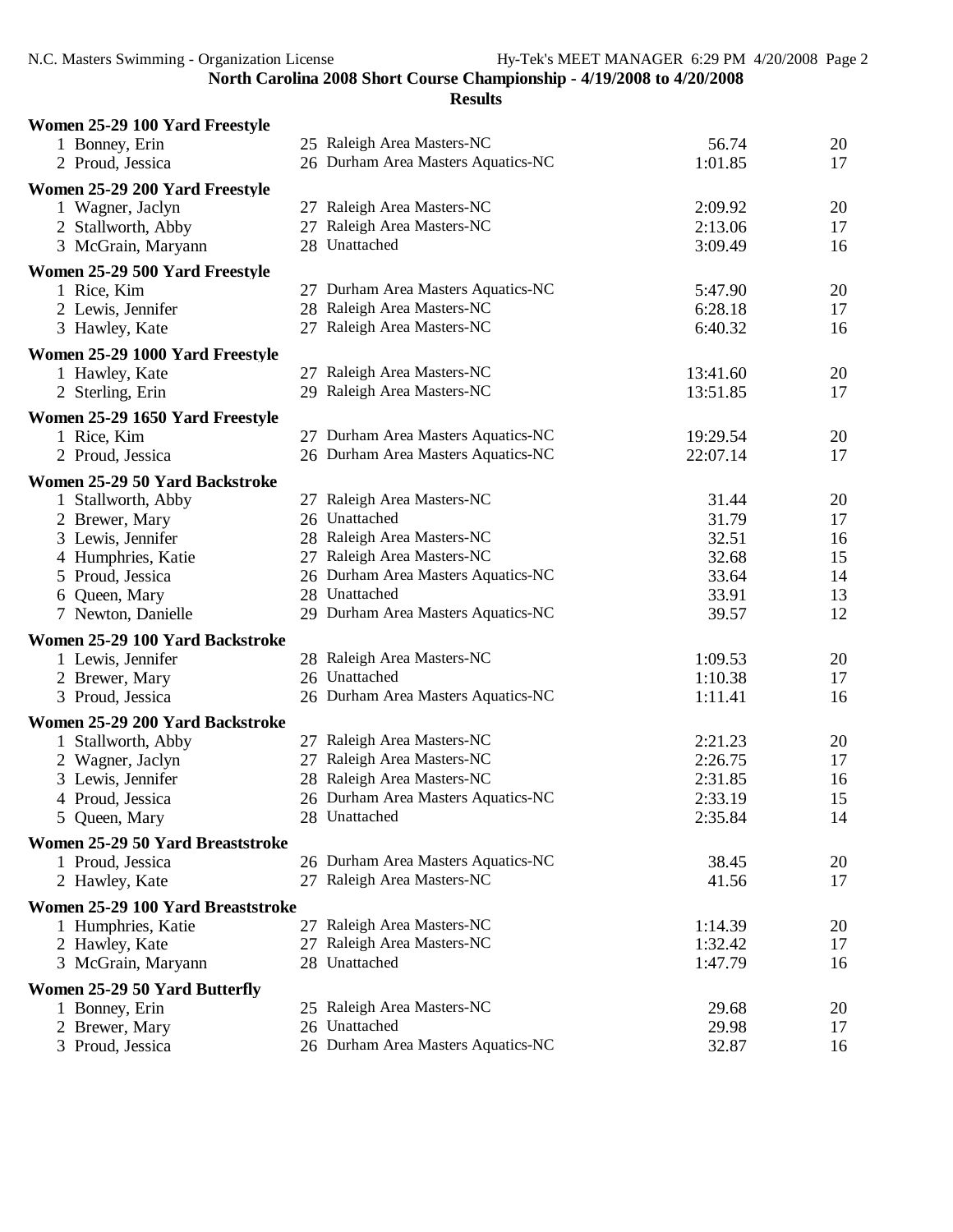| Women 25-29 100 Yard Butterfly     |                                                                  |                    |          |
|------------------------------------|------------------------------------------------------------------|--------------------|----------|
| 1 Brewer, Mary                     | 26 Unattached                                                    | 1:05.77            | 20       |
| Women 25-29 200 Yard Butterfly     |                                                                  |                    |          |
| 1 Rice, Kim                        | 27 Durham Area Masters Aquatics-NC                               | 2:34.90            | 20       |
| <b>Women 25-29 100 Yard IM</b>     |                                                                  |                    |          |
| 1 Brewer, Mary                     | 26 Unattached                                                    | 1:08.77            | 20       |
| 2 Proud, Jessica                   | 26 Durham Area Masters Aquatics-NC                               | 1:10.83            | 17       |
| 3 Lewis, Jennifer                  | 28 Raleigh Area Masters-NC                                       | 1:11.90            | 16       |
| 4 Newton, Danielle                 | 29 Durham Area Masters Aquatics-NC                               | 1:24.79            | 15       |
| <b>Women 25-29 200 Yard IM</b>     |                                                                  |                    |          |
| 1 Brewer, Mary                     | 26 Unattached                                                    | 2:27.90            | 20       |
| 2 Proud, Jessica                   | 26 Durham Area Masters Aquatics-NC                               | 2:36.72            | 17       |
| 3 Queen, Mary                      | 28 Unattached                                                    | 2:42.30            | 16       |
| Women 30-34 50 Yard Freestyle      |                                                                  |                    |          |
| 1 Browning, Jessica                | 31 Asheville Masters Swimming-NC                                 | 27.41              | 20       |
| Women 30-34 100 Yard Freestyle     |                                                                  |                    |          |
| 1 Browning, Jessica                | 31 Asheville Masters Swimming-NC                                 | 1:10.22            | 20       |
| Women 30-34 500 Yard Freestyle     |                                                                  |                    |          |
| 1 Fritchie, Karen                  | 30 Durham Area Masters Aquatics-NC                               | 5:36.80            | 20       |
| 2 Browning, Jessica                | 31 Asheville Masters Swimming-NC                                 | 6:19.90            | 17       |
| Women 30-34 1000 Yard Freestyle    |                                                                  |                    |          |
| 1 Fritchie, Karen                  | 30 Durham Area Masters Aquatics-NC                               | 11:37.76           | 20       |
| Women 30-34 50 Yard Backstroke     |                                                                  |                    |          |
| 1 Browning, Jessica                | 31 Asheville Masters Swimming-NC                                 | 32.96              | 20       |
| Women 30-34 50 Yard Breaststroke   |                                                                  |                    |          |
| 1 Browning, Jessica                | 31 Asheville Masters Swimming-NC                                 | 36.81              | 20       |
|                                    |                                                                  |                    |          |
| Women 30-34 200 Yard Breaststroke  | 31 Asheville Masters Swimming-NC                                 | 3:14.68            | 20       |
| 1 Browning, Jessica                |                                                                  |                    |          |
| Women 30-34 50 Yard Butterfly      |                                                                  |                    |          |
| 1 Browning, Jessica                | 31 Asheville Masters Swimming-NC                                 | 30.37              | 20       |
| Women 35-39 50 Yard Freestyle      |                                                                  |                    |          |
| 1 Braun, Erika                     | 36 Raleigh Area Masters-NC                                       | 24.82              | 20       |
| 2 Williams, Heidi                  | 39 Durham Area Masters Aquatics-NC                               | 28.03              | 17       |
| Oversmith, Amy<br>3                | 36 Raleigh Area Masters-NC                                       | 28.22              | 16       |
| 4 Grego, Sonia                     | 38 Durham Area Masters Aquatics-NC                               | 34.95              | 15       |
| Women 35-39 100 Yard Freestyle     |                                                                  |                    |          |
| 1 Braun, Erika                     | 36 Raleigh Area Masters-NC                                       | 53.77              | 20       |
| 2 Oversmith, Amy                   | 36 Raleigh Area Masters-NC                                       | 1:02.76            | 17       |
| 3 Kowalsky, Lani<br>4 Grego, Sonia | 35 Raleigh Area Masters-NC<br>38 Durham Area Masters Aquatics-NC | 1:11.09<br>1:17.17 | 16<br>15 |
|                                    |                                                                  |                    |          |
| Women 35-39 200 Yard Freestyle     |                                                                  |                    |          |
| 1 Williams, Heidi                  | 39 Durham Area Masters Aquatics-NC<br>36 Raleigh Area Masters-NC | 2:09.12            | 20<br>17 |
| 2 Oversmith, Amy                   |                                                                  | 2:17.38            |          |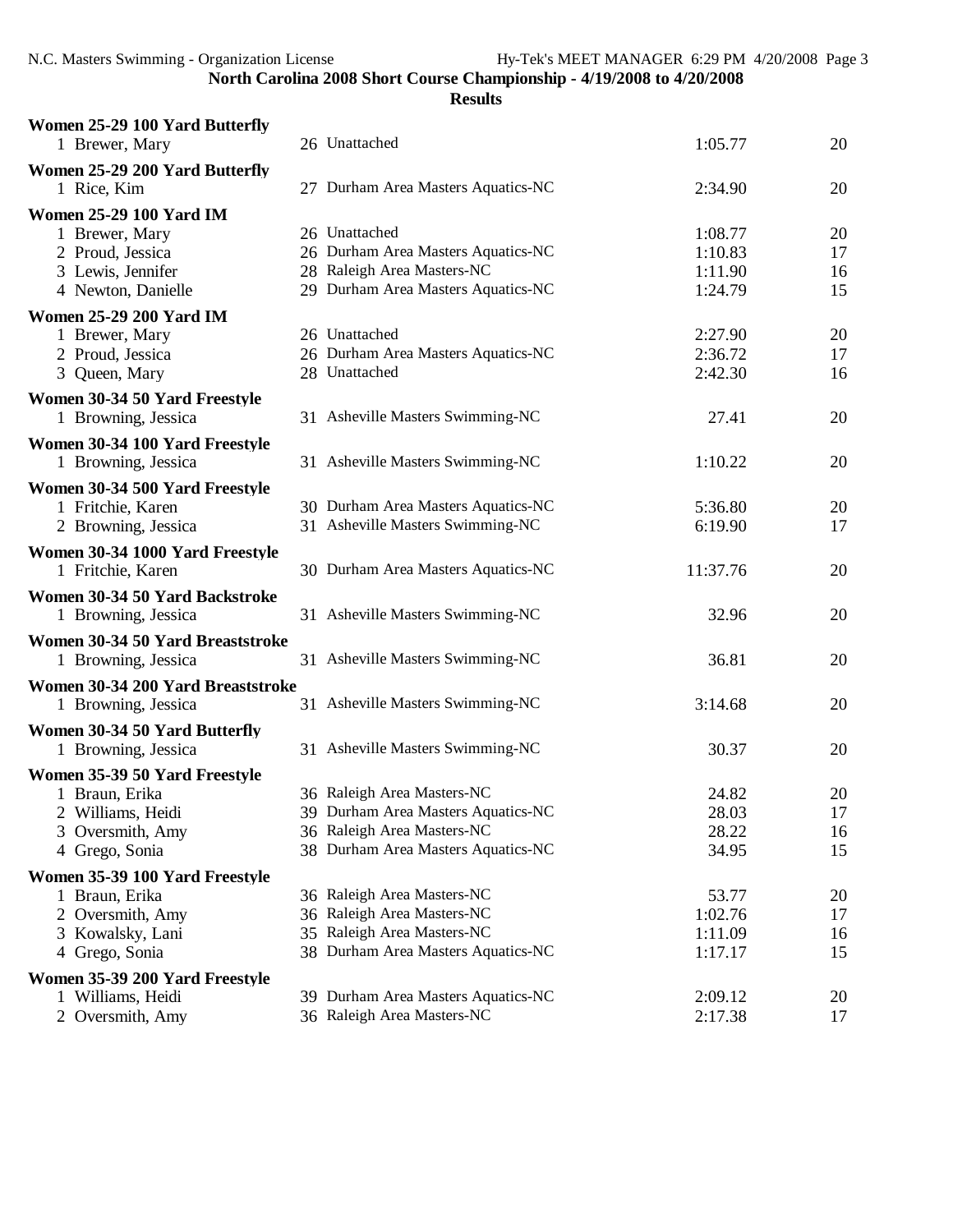| Women 35-39 1650 Yard Freestyle                  | 39 Durham Area Masters Aquatics-NC |          |    |
|--------------------------------------------------|------------------------------------|----------|----|
| 1 Williams, Heidi                                |                                    | 19:34.93 | 20 |
| Women 35-39 50 Yard Backstroke<br>1 Braun, Erika | 36 Raleigh Area Masters-NC         | 29.52    | 20 |
| 2 Grego, Sonia                                   | 38 Durham Area Masters Aquatics-NC | 42.64    | 17 |
| Women 35-39 100 Yard Backstroke                  |                                    |          |    |
| 1 Braun, Erika                                   | 36 Raleigh Area Masters-NC         | 1:04.03  | 20 |
| 2 Oversmith, Amy                                 | 36 Raleigh Area Masters-NC         | 1:11.35  | 17 |
| 3 Kowalsky, Lani                                 | 35 Raleigh Area Masters-NC         | 1:21.80  | 16 |
| 4 Grego, Sonia                                   | 38 Durham Area Masters Aquatics-NC | 1:33.13  | 15 |
| Women 35-39 100 Yard Breaststroke                |                                    |          |    |
| 1 Williams, Heidi                                | 39 Durham Area Masters Aquatics-NC | 1:26.95  | 20 |
| Women 35-39 100 Yard Butterfly                   |                                    |          |    |
| 1 Braun, Erika                                   | 36 Raleigh Area Masters-NC         | 1:02.36  | 20 |
| 2 Oversmith, Amy                                 | 36 Raleigh Area Masters-NC         | 1:14.62  | 17 |
| Women 35-39 100 Yard IM                          |                                    |          |    |
| 1 Braun, Erika                                   | 36 Raleigh Area Masters-NC         | 1:02.45  | 20 |
| 2 Oversmith, Amy                                 | 36 Raleigh Area Masters-NC         | 1:13.42  | 17 |
| 3 Kowalsky, Lani                                 | 35 Raleigh Area Masters-NC         | 1:19.85  | 16 |
| Women 40-44 50 Yard Freestyle                    |                                    |          |    |
| 1 Lindroos, Pamela                               | 42 Tar Heel Aquatic Team-NC        | 27.50    | 20 |
| 2 Wilkins, Yvonne                                | 41 Rocky Mount Y Masters-NC        | 28.57    | 17 |
| 3 Kemerait, Karen                                | 41 Raleigh Area Masters-NC         | 29.66    | 16 |
| Women 40-44 100 Yard Freestyle                   |                                    |          |    |
| 1 Nowak, Elizabeth                               | 44 Tar Heel Aquatic Team-NC        | 1:00.07  | 20 |
| 2 Wilkins, Yvonne                                | 41 Rocky Mount Y Masters-NC        | 1:03.38  | 17 |
| 3 Alston, Anne                                   | 40 Asheville Masters Swimming-NC   | 1:06.07  | 16 |
| Women 40-44 200 Yard Freestyle                   |                                    |          |    |
| 1 Alston, Anne                                   | 40 Asheville Masters Swimming-NC   | 2:21.64  | 20 |
| 2 Kemerait, Karen                                | 41 Raleigh Area Masters-NC         | 2:28.29  | 17 |
| Women 40-44 500 Yard Freestyle                   |                                    |          |    |
| 1 Alston, Anne                                   | 40 Asheville Masters Swimming-NC   | 6:21.04  | 20 |
| 2 Kramer, Adrienne                               | 42 Asheville Masters Swimming-NC   | 7:37.87  | 17 |
| Women 40-44 1000 Yard Freestyle                  |                                    |          |    |
| 1 Kramer, Adrienne                               | 42 Asheville Masters Swimming-NC   | 15:31.32 | 20 |
| Women 40-44 1650 Yard Freestyle                  |                                    |          |    |
| 1 Kemerait, Karen                                | 41 Raleigh Area Masters-NC         | 22:44.93 | 20 |
| 2 Silvernail, Nichole                            | 42 Raleigh Area Masters-NC         | 26:04.85 | 17 |
|                                                  |                                    |          |    |
| Women 40-44 50 Yard Backstroke<br>1 Alston, Anne | 40 Asheville Masters Swimming-NC   | 35.86    | 20 |
|                                                  |                                    |          |    |
| Women 40-44 100 Yard Backstroke                  |                                    |          |    |
| 1 Wilkins, Yvonne                                | 41 Rocky Mount Y Masters-NC        | 1:12.60  | 20 |
| 2 Alston, Anne                                   | 40 Asheville Masters Swimming-NC   | 1:15.11  | 17 |
| 3 Kramer, Adrienne                               | 42 Asheville Masters Swimming-NC   | 1:21.66  | 16 |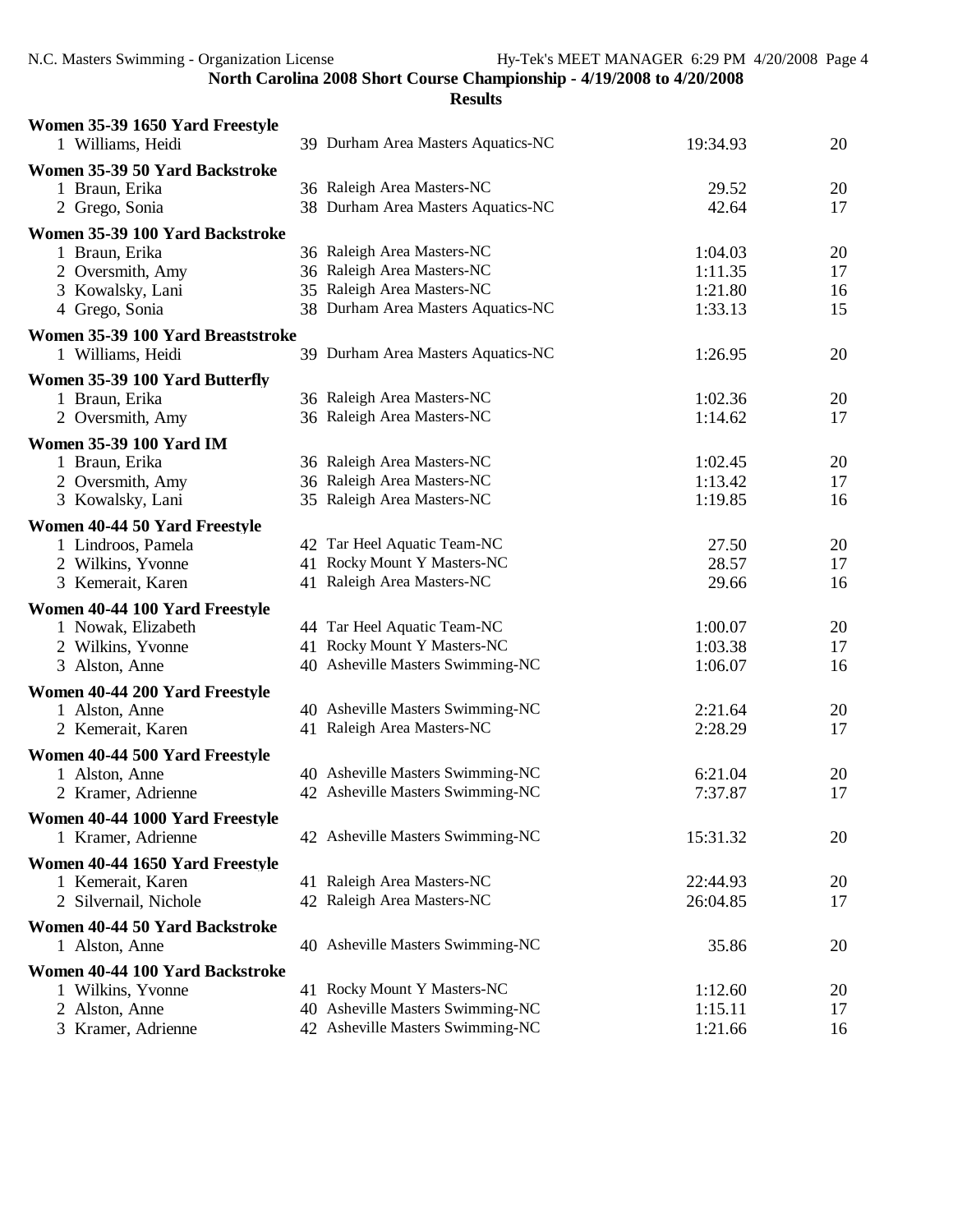| Women 40-44 200 Yard Backstroke    |                                                                          |         |          |
|------------------------------------|--------------------------------------------------------------------------|---------|----------|
| 1 Wilkins, Yvonne                  | 41 Rocky Mount Y Masters-NC                                              | 2:38.88 | 20       |
| 2 Kramer, Adrienne                 | 42 Asheville Masters Swimming-NC                                         | 2:58.36 | 17       |
| Women 40-44 50 Yard Breaststroke   |                                                                          |         |          |
| 1 Lindroos, Pamela                 | 42 Tar Heel Aquatic Team-NC                                              | 33.82   | 20       |
| 2 Nowak, Elizabeth                 | 44 Tar Heel Aquatic Team-NC                                              | 34.49   | 17       |
| Women 40-44 100 Yard Breaststroke  |                                                                          |         |          |
| 1 Kemerait, Karen                  | 41 Raleigh Area Masters-NC                                               | 1:25.44 | 20       |
| Women 40-44 50 Yard Butterfly      |                                                                          |         |          |
| 1 Wilkins, Yvonne                  | 41 Rocky Mount Y Masters-NC                                              | 31.39   | 20       |
| 2 Kramer, Adrienne                 | 42 Asheville Masters Swimming-NC                                         | 36.58   | 17       |
| Women 40-44 100 Yard Butterfly     |                                                                          |         |          |
| 1 Kramer, Adrienne                 | 42 Asheville Masters Swimming-NC                                         | 1:25.10 | 20       |
| Women 40-44 200 Yard Butterfly     |                                                                          |         |          |
| 1 Lindroos, Pamela                 | 42 Tar Heel Aquatic Team-NC                                              | 2:29.19 | 20       |
| 2 Kramer, Adrienne                 | 42 Asheville Masters Swimming-NC                                         | 3:11.22 | 17       |
| <b>Women 40-44 100 Yard IM</b>     |                                                                          |         |          |
| 1 Nowak, Elizabeth                 | 44 Tar Heel Aquatic Team-NC                                              | 1:07.77 | 20       |
| 2 Wilkins, Yvonne                  | 41 Rocky Mount Y Masters-NC                                              | 1:11.21 | 17       |
| 3 Alston, Anne                     | 40 Asheville Masters Swimming-NC                                         | 1:16.09 | 16       |
| 4 Kramer, Adrienne                 | 42 Asheville Masters Swimming-NC                                         | 1:20.93 | 15       |
| <b>Women 40-44 200 Yard IM</b>     |                                                                          |         |          |
| 1 Wilkins, Yvonne                  | 41 Rocky Mount Y Masters-NC                                              | 2:36.18 | 20       |
| 2 Kemerait, Karen                  | 41 Raleigh Area Masters-NC                                               | 2:46.20 | 17       |
| 3 Kramer, Adrienne                 | 42 Asheville Masters Swimming-NC                                         | 3:01.09 | 16       |
| Women 40-44 400 Yard IM            |                                                                          |         |          |
| 1 Lindroos, Pamela                 | 42 Tar Heel Aquatic Team-NC                                              | 5:16.09 | 20       |
| 2 Kramer, Adrienne                 | 42 Asheville Masters Swimming-NC                                         | 6:23.74 | 17       |
|                                    |                                                                          |         |          |
| Women 45-49 50 Yard Freestyle      | 46 North Carolina Aquatic Masters-NC                                     | 24.31   |          |
| 1 Walsh, Sue<br>2 Battle, Ruth     | 45 Asheville Masters Swimming-NC                                         | 26.63   | 20<br>17 |
| 3 Rhodes, Kelly                    | 46 Virginia Masters Swim Team-VA                                         | 33.14   | 16       |
|                                    |                                                                          |         |          |
| Women 45-49 100 Yard Freestyle     | 46 North Carolina Aquatic Masters-NC                                     | 53.68   |          |
| 1 Walsh, Sue<br>2 Schindler, Peggy | 47 Asheville Masters Swimming-NC                                         | 1:03.19 | 20<br>17 |
| 3 Rhodes, Kelly                    | 46 Virginia Masters Swim Team-VA                                         | 1:19.22 | 16       |
|                                    |                                                                          |         |          |
| Women 45-49 200 Yard Freestyle     |                                                                          |         |          |
| 1 Walsh, Sue                       | 46 North Carolina Aquatic Masters-NC<br>47 Asheville Masters Swimming-NC | 2:04.39 | 20       |
| 2 Schindler, Peggy                 | 46 Virginia Masters Swim Team-VA                                         | 2:20.54 | 17       |
| 3 Rhodes, Kelly                    |                                                                          | 2:58.17 | 16       |
| Women 45-49 500 Yard Freestyle     |                                                                          |         |          |
| 1 Schindler, Peggy                 | 47 Asheville Masters Swimming-NC                                         | 6:44.12 | 20       |
| 2 Battle, Ruth                     | 45 Asheville Masters Swimming-NC                                         | 6:46.32 | 17       |
| Rhodes, Kelly<br>3                 | 46 Virginia Masters Swim Team-VA                                         | 8:05.41 | 16       |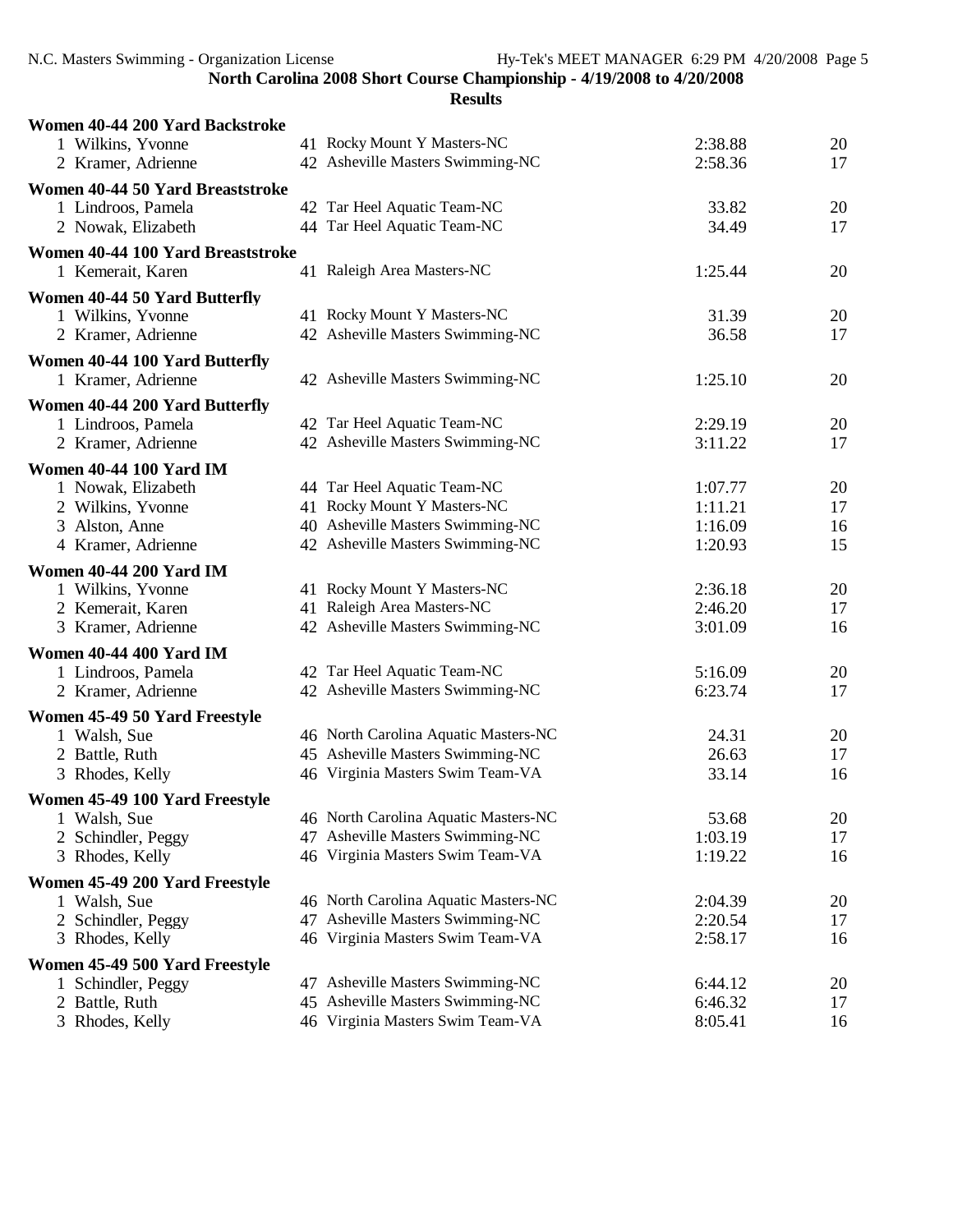| Women 45-49 1000 Yard Freestyle   |                                      |          |    |
|-----------------------------------|--------------------------------------|----------|----|
| 1 Schindler, Peggy                | 47 Asheville Masters Swimming-NC     | 13:15.02 | 20 |
| Women 45-49 50 Yard Backstroke    |                                      |          |    |
| 1 Walsh, Sue                      | 46 North Carolina Aquatic Masters-NC | 28.56    | 20 |
| 2 Wilber, Dara                    | 48 Southern Marlins Racing Team-SC   | 33.53    | 17 |
| 3 Battle, Ruth                    | 45 Asheville Masters Swimming-NC     | 33.73    | 16 |
| Women 45-49 100 Yard Backstroke   |                                      |          |    |
| 1 Walsh, Sue                      | 46 North Carolina Aquatic Masters-NC | 1:02.49  | 20 |
| 2 Schindler, Peggy                | 47 Asheville Masters Swimming-NC     | 1:20.01  | 17 |
| Women 45-49 200 Yard Backstroke   |                                      |          |    |
| 1 Walsh, Sue                      | 46 North Carolina Aquatic Masters-NC | 2:17.76  | 20 |
| 2 Schindler, Peggy                | 47 Asheville Masters Swimming-NC     | 2:44.12  | 17 |
| Women 45-49 50 Yard Breaststroke  |                                      |          |    |
| 1 Wilber, Dara                    | 48 Southern Marlins Racing Team-SC   | 35.36    | 20 |
| 2 Battle, Ruth                    | 45 Asheville Masters Swimming-NC     | 36.03    | 17 |
| Women 45-49 100 Yard Breaststroke |                                      |          |    |
| 1 Wilber, Dara                    | 48 Southern Marlins Racing Team-SC   | 1:15.60  | 20 |
| Women 45-49 200 Yard Breaststroke |                                      |          |    |
| 1 Wilber, Dara                    | 48 Southern Marlins Racing Team-SC   | 2:44.06  | 20 |
| Women 45-49 50 Yard Butterfly     |                                      |          |    |
| 1 Walsh, Sue                      | 46 North Carolina Aquatic Masters-NC | 27.25    | 20 |
| 2 Battle, Ruth                    | 45 Asheville Masters Swimming-NC     | 29.73    | 17 |
| 3 Schindler, Peggy                | 47 Asheville Masters Swimming-NC     | 34.56    | 16 |
| <b>Women 45-49 100 Yard IM</b>    |                                      |          |    |
| 1 Walsh, Sue                      | 46 North Carolina Aquatic Masters-NC | 1:02.60  | 20 |
| 2 Wilber, Dara                    | 48 Southern Marlins Racing Team-SC   | 1:09.95  | 17 |
| 3 Schindler, Peggy                | 47 Asheville Masters Swimming-NC     | 1:16.82  | 16 |
| <b>Women 45-49 200 Yard IM</b>    |                                      |          |    |
| 1 Wilber, Dara                    | 48 Southern Marlins Racing Team-SC   | 2:30.54  | 20 |
| Women 50-54 50 Yard Freestyle     |                                      |          |    |
| 1 Amick, Beverly                  | 53 North Carolina Masters Swimmin-Nt | 31.05    | 20 |
| 2 Brown, Jann                     | 53 Virginia Masters Swim Team-VA     | 35.26    | 17 |
| Women 50-54 100 Yard Freestyle    |                                      |          |    |
| 1 Amick, Beverly                  | 53 North Carolina Masters Swimmin-No | 1:09.09  | 20 |
| 2 Wilson, Debbie                  | 54 Asheville Masters Swimming-NC     | 1:10.83  | 17 |
| Women 50-54 200 Yard Freestyle    |                                      |          |    |
| 1 Amick, Beverly                  | 53 North Carolina Masters Swimmin-No | 2:34.25  | 20 |
| 2 Brown, Jann                     | 53 Virginia Masters Swim Team-VA     | 3:10.38  | 17 |
| Women 50-54 500 Yard Freestyle    |                                      |          |    |
| 1 Wilson, Debbie                  | 54 Asheville Masters Swimming-NC     | 6:33.73  | 20 |
| 2 Brown, Jann                     | 53 Virginia Masters Swim Team-VA     | 8:36.70  | 17 |
| Women 50-54 1650 Yard Freestyle   |                                      |          |    |
| 1 Wilson, Debbie                  | 54 Asheville Masters Swimming-NC     | 21:37.00 | 20 |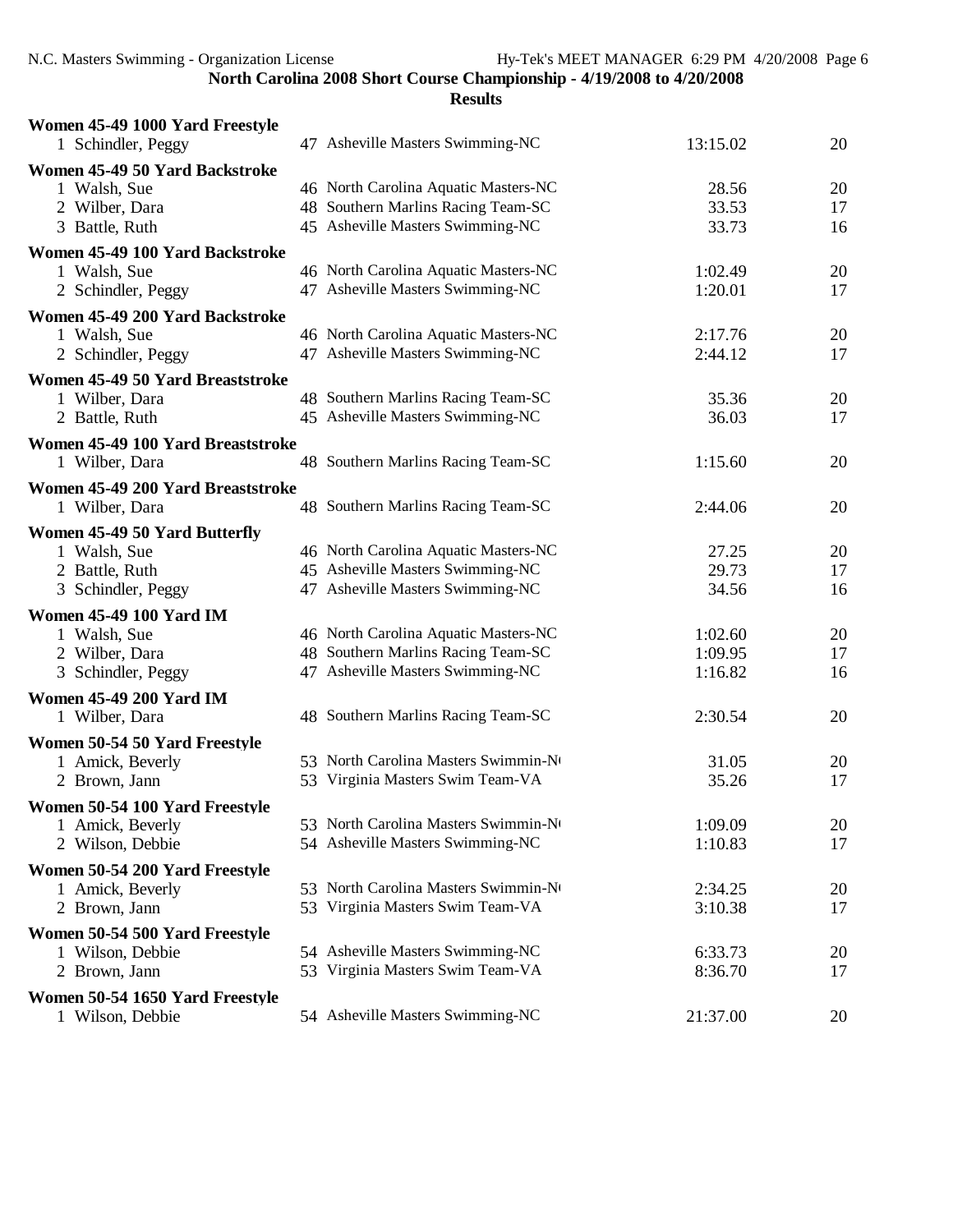| Women 50-54 100 Yard Backstroke  |                                                                      |                      |          |
|----------------------------------|----------------------------------------------------------------------|----------------------|----------|
| 1 Amick, Beverly                 | 53 North Carolina Masters Swimmin-No                                 | 1:18.77              | 20       |
| 2 Wilson, Debbie                 | 54 Asheville Masters Swimming-NC                                     | 1:26.00              | 17       |
| Women 50-54 200 Yard Backstroke  |                                                                      |                      |          |
| 1 Amick, Beverly                 | 53 North Carolina Masters Swimmin-No                                 | 2:46.79              | 20       |
| 2 Wilson, Debbie                 | 54 Asheville Masters Swimming-NC                                     | 2:56.47              | 17       |
| Women 50-54 50 Yard Breaststroke |                                                                      |                      |          |
| 1 Brown, Jann                    | 53 Virginia Masters Swim Team-VA                                     | 46.97                | 20       |
| Women 50-54 50 Yard Butterfly    |                                                                      |                      |          |
| 1 Amick, Beverly                 | 53 North Carolina Masters Swimmin-No                                 | 34.82                | 20       |
| <b>Women 50-54 100 Yard IM</b>   |                                                                      |                      |          |
| 1 Wilson, Debbie                 | 54 Asheville Masters Swimming-NC                                     | 1:19.72              | 20       |
| 2 Amick, Beverly                 | 53 North Carolina Masters Swimmin-No                                 | 1:19.76              | 17       |
| 3 Brown, Jann                    | 53 Virginia Masters Swim Team-VA                                     | 1:36.08              | 16       |
| <b>Women 50-54 200 Yard IM</b>   |                                                                      |                      |          |
| 1 Amick, Beverly                 | 53 North Carolina Masters Swimmin-No                                 | 2:47.84              | 20       |
| 2 Wilson, Debbie                 | 54 Asheville Masters Swimming-NC                                     | 2:51.70              | 17       |
| Women 55-59 50 Yard Freestyle    |                                                                      |                      |          |
| 1 Sims, Ann                      | 56 Asheville Masters Swimming-NC                                     | 31.29                | 20       |
| 2 Braswell, Barbara              | 56 Raleigh Area Masters-NC                                           | 34.02                | 17       |
| 3 Nygaard, Ellen                 | 56 Virginia Masters Swim Team-VA                                     | 37.57                | 16       |
| Women 55-59 100 Yard Freestyle   |                                                                      |                      |          |
| 1 Sims, Ann                      | 56 Asheville Masters Swimming-NC                                     | 1:13.90              | 20       |
| 2 Stetson, Margaret              | 56 Tar Heel Aquatic Team-NC                                          | 1:21.25              | 17       |
| 3 Nygaard, Ellen                 | 56 Virginia Masters Swim Team-VA                                     | 1:25.67              | 16       |
| Women 55-59 200 Yard Freestyle   |                                                                      |                      |          |
| 1 Sims, Ann                      | 56 Asheville Masters Swimming-NC                                     | 2:27.73              | 20       |
| 2 Braswell, Barbara              | 56 Raleigh Area Masters-NC                                           | 2:55.75              | 17       |
| 3 Nygaard, Ellen                 | 56 Virginia Masters Swim Team-VA                                     | 3:11.45              | 16       |
| Women 55-59 500 Yard Freestyle   |                                                                      |                      |          |
| 1 Sims, Ann                      | 56 Asheville Masters Swimming-NC                                     | 6:47.43              | 20       |
| 2 Rogers, Jennie                 | 55 Asheville Masters Swimming-NC<br>56 Tar Heel Aquatic Team-NC      | 7:25.55<br>8:17.86   | 17<br>16 |
| 3 Stetson, Margaret              |                                                                      |                      |          |
| Women 55-59 1000 Yard Freestyle  |                                                                      |                      |          |
| 1 Sims, Ann<br>2 Rogers, Jennie  | 56 Asheville Masters Swimming-NC<br>55 Asheville Masters Swimming-NC | 13:20.00<br>14:55.40 | 20<br>17 |
|                                  |                                                                      |                      |          |
| Women 55-59 50 Yard Backstroke   |                                                                      |                      |          |
| 1 Braswell, Barbara              | 56 Raleigh Area Masters-NC                                           | 44.49                | 20       |
| Women 55-59 100 Yard Backstroke  |                                                                      |                      |          |
| 1 Rogers, Jennie                 | 55 Asheville Masters Swimming-NC                                     | 1:25.70              | 20       |
| 2 Nygaard, Ellen                 | 56 Virginia Masters Swim Team-VA                                     | 1:41.20              | 17       |
| Women 55-59 200 Yard Backstroke  |                                                                      |                      |          |
| 1 Rogers, Jennie                 | 55 Asheville Masters Swimming-NC                                     | 2:59.92              | 20       |
| Women 55-59 50 Yard Breaststroke |                                                                      |                      |          |
| 1 Sims, Ann                      | 56 Asheville Masters Swimming-NC                                     | 41.10                | 20       |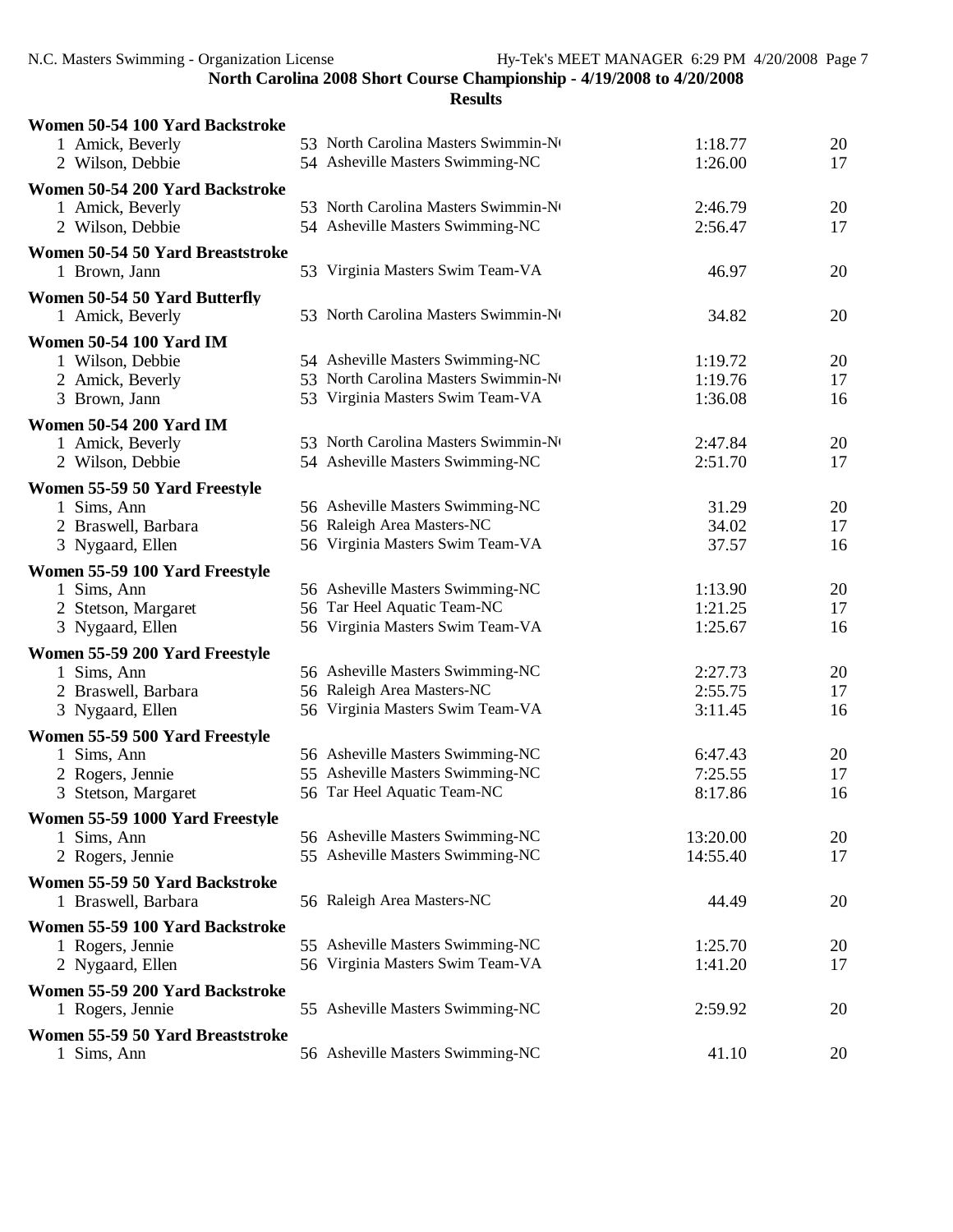**Results (Women 55-59 50 Yard Breaststroke)** 2 Stetson, Margaret 56 Tar Heel Aquatic Team-NC 43.22 17 **Women 55-59 100 Yard Breaststroke** 1 Sims, Ann 56 Asheville Masters Swimming-NC 1:27.80 20 **Women 55-59 200 Yard Breaststroke** 1 Sims, Ann 56 Asheville Masters Swimming-NC 3:06.36 20 **Women 55-59 200 Yard Butterfly** 1 Rogers, Jennie 55 Asheville Masters Swimming-NC 4:02.06 20 **Women 55-59 100 Yard IM** 1 Rogers, Jennie 55 Asheville Masters Swimming-NC 1:26.38 20 2 Stetson, Margaret 56 Tar Heel Aquatic Team-NC 1:33.40 17 3 Nygaard, Ellen 56 Virginia Masters Swim Team-VA 1:40.69 16 **Women 55-59 200 Yard IM** 1 Rogers, Jennie 55 Asheville Masters Swimming-NC 3:07.84 20 **Women 55-59 400 Yard IM** 1 Rogers, Jennie 55 Asheville Masters Swimming-NC 6:51.16 20 **Women 60-64 50 Yard Freestyle** 1 Mitchell, Jeannie 61 Lake Lytal Masters-FL 34.97 20 **Women 60-64 100 Yard Freestyle** 1 Mitchell, Jeannie 61 Lake Lytal Masters-FL 1:17.67 20 2 Dawson, Rosemary 62 Virginia Masters Swim Team-VA 1:29.78 17 3 van Meeteren, Greta 61 Twin Rivers YMCA Masters-NC 1:31.42 16 **Women 60-64 200 Yard Freestyle** 1 van Meeteren, Greta 61 Twin Rivers YMCA Masters-NC 3:12.44 20 **Women 60-64 1000 Yard Freestyle** 1 van Meeteren, Greta 61 Twin Rivers YMCA Masters-NC 17:05.00 20 **Women 60-64 50 Yard Backstroke** 1 Mitchell, Jacob 20 and Masters-FL 38.11 20 **Women 60-64 100 Yard Backstroke** 1 Mitchell, Jeannie 61 Lake Lytal Masters-FL 1:23.11 20 **Women 60-64 200 Yard Backstroke** 1 Mitchell, Jeannie 61 Lake Lytal Masters-FL 2:58.77 20 **Women 60-64 50 Yard Breaststroke** 1 van Meeteren, Greta 61 Twin Rivers YMCA Masters-NC 47.05 20 2 Dawson, Rosemary 62 Virginia Masters Swim Team-VA 53.92 17 **Women 60-64 100 Yard Breaststroke** 1 van Meeteren, Greta 61 Twin Rivers YMCA Masters-NC 1:44.65 20 2 Dawson, Rosemary 62 Virginia Masters Swim Team-VA 2:00.28 17 **Women 60-64 200 Yard Breaststroke** 1 van Meeteren, Greta 61 Twin Rivers YMCA Masters-NC 3:46.42 20 **Women 60-64 100 Yard IM** 1 Mitchell, Jeannie 61 Lake Lytal Masters-FL 1:30.46 20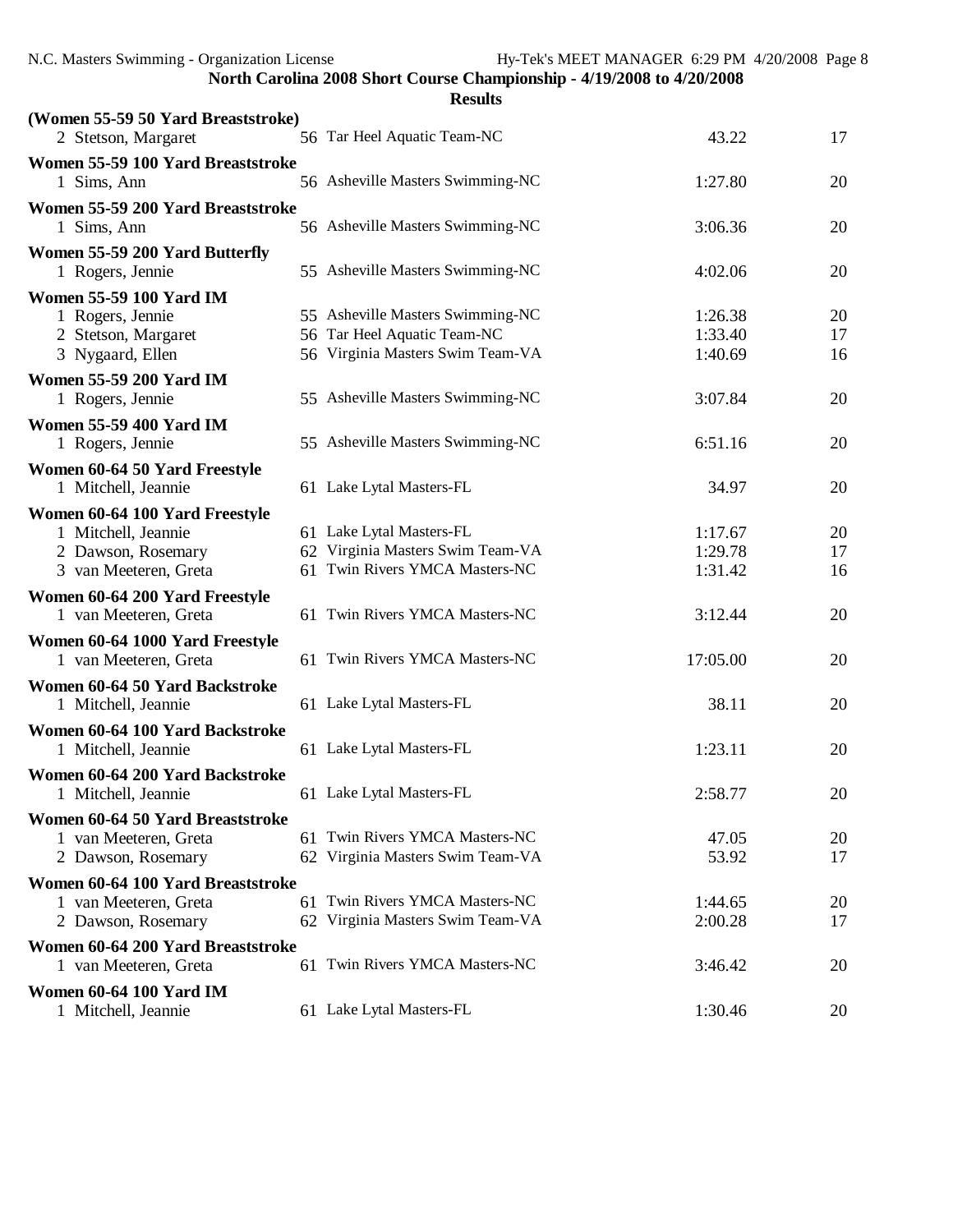| <b>Women 60-64 200 Yard IM</b><br>1 Dawson, Rosemary  | 62 Virginia Masters Swim Team-VA | 3:48.95  | 20 |
|-------------------------------------------------------|----------------------------------|----------|----|
| Women 65-69 50 Yard Freestyle                         |                                  |          |    |
| 1 Blackwell, Ceil                                     | 67 Raleigh Area Masters-NC       | 38.43    | 20 |
| 2 Niles, Dorothy                                      | 66 Virginia Masters Swim Team-VA | 40.79    | 17 |
| Women 65-69 100 Yard Freestyle<br>1 Niles, Dorothy    | 66 Virginia Masters Swim Team-VA | 1:37.44  | 20 |
| Women 65-69 500 Yard Freestyle<br>1 Stroupe, Dawn     | 69 Raleigh Area Masters-NC       | 10:07.43 | 20 |
| Women 65-69 50 Yard Backstroke<br>1 Blackwell, Ceil   | 67 Raleigh Area Masters-NC       | 44.98    | 20 |
| Women 65-69 100 Yard Backstroke<br>1 Blackwell, Ceil  | 67 Raleigh Area Masters-NC       | 1:41.82  | 20 |
| Women 65-69 50 Yard Breaststroke                      |                                  |          |    |
| 1 Niles, Dorothy                                      | 66 Virginia Masters Swim Team-VA | 50.75    | 20 |
| 2 Stroupe, Dawn                                       | 69 Raleigh Area Masters-NC       | 54.79    | 17 |
| Women 65-69 100 Yard Breaststroke<br>1 Niles, Dorothy | 66 Virginia Masters Swim Team-VA | 1:52.68  | 20 |
| Women 65-69 200 Yard Breaststroke                     |                                  |          |    |
| 1 Stroupe, Dawn                                       | 69 Raleigh Area Masters-NC       | 4:24.57  | 20 |
| Women 65-69 100 Yard Butterfly<br>1 Griffin, Lucille  | 69 Virginia Masters Swim Team-VA | 1:38.14  | 20 |
| Women 65-69 200 Yard Butterfly<br>1 Griffin, Lucille  | 69 Virginia Masters Swim Team-VA | 3:42.13  | 20 |
| <b>Women 65-69 100 Yard IM</b><br>1 Blackwell, Ceil   | 67 Raleigh Area Masters-NC       | 1:38.73  | 20 |
| <b>Women 65-69 200 Yard IM</b><br>1 Griffin, Lucille  | 69 Virginia Masters Swim Team-VA | 3:45.06  | 20 |
| <b>Women 65-69 400 Yard IM</b>                        |                                  |          |    |
| 1 Griffin, Lucille                                    | 69 Virginia Masters Swim Team-VA | 7:43.03  | 20 |
| Women 75-79 100 Yard Freestyle<br>1 Suit, Vera        | 75 Virginia Masters Swim Team-VA | 2:10.91  | 20 |
| Women 75-79 200 Yard Freestyle<br>1 Suit, Vera        | 75 Virginia Masters Swim Team-VA | 4:26.02  | 20 |
| <b>Women 75-79 100 Yard IM</b><br>--- Suit, Vera      | 75 Virginia Masters Swim Team-VA | DQ       |    |
| Women 80-84 50 Yard Freestyle                         |                                  |          |    |
| 1 Derr, Carolyn                                       | 80 Charlotte Swim Masters-NC     | 52.40    | 20 |
| Women 80-84 100 Yard Freestyle<br>1 Derr, Carolyn     | 80 Charlotte Swim Masters-NC     | 1:55.11  | 20 |
| Women 80-84 200 Yard Freestyle<br>1 Derr, Carolyn     | 80 Charlotte Swim Masters-NC     | 4:28.38  | 20 |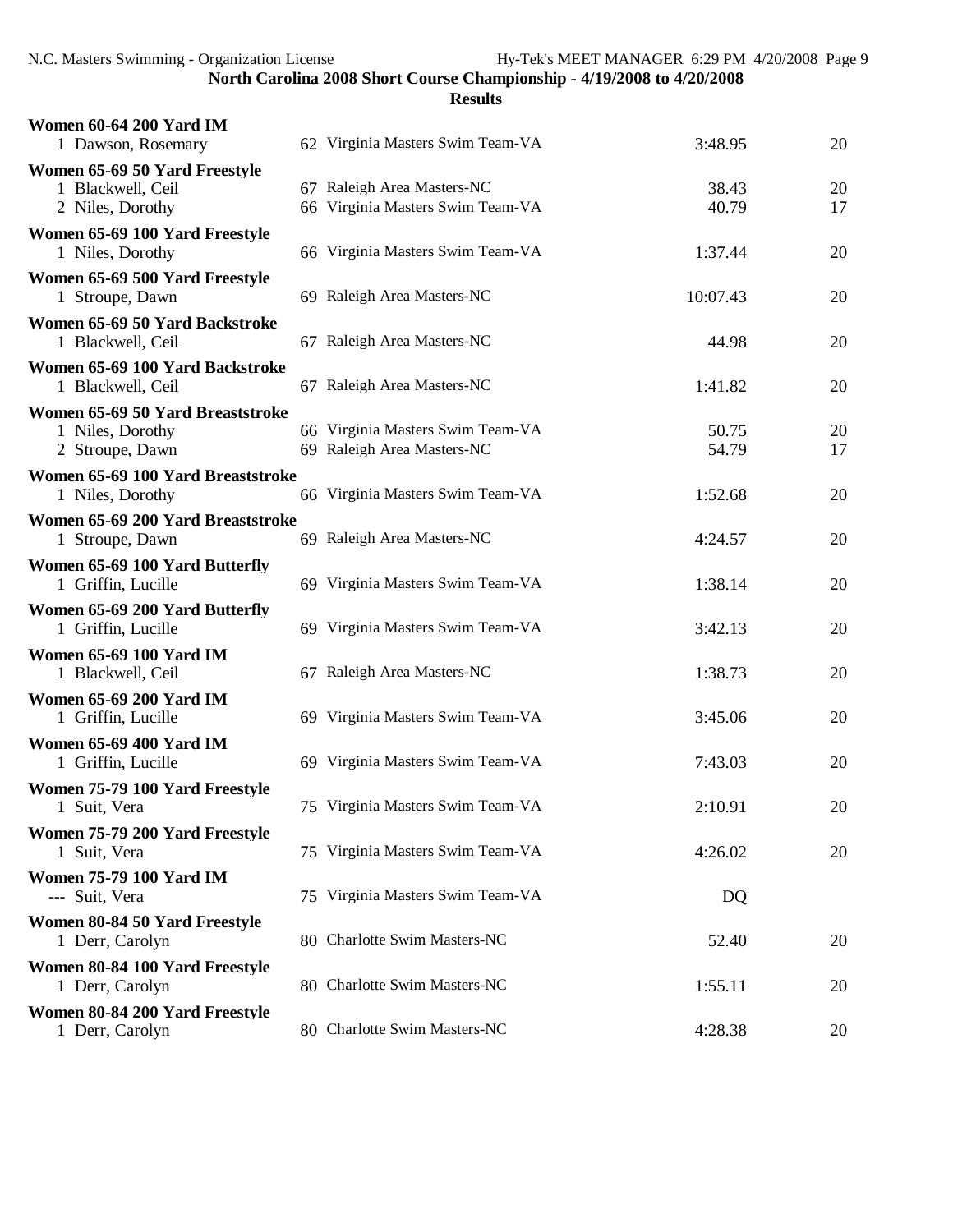| Women 80-84 50 Yard Backstroke<br>1 Derr, Carolyn | 80 Charlotte Swim Masters-NC         | 1:07.68  | 20 |
|---------------------------------------------------|--------------------------------------|----------|----|
| Women 80-84 50 Yard Butterfly                     |                                      |          |    |
| 1 Derr, Carolyn                                   | 80 Charlotte Swim Masters-NC         | 1:12.32  | 20 |
| Men 18-24 50 Yard Freestyle                       |                                      |          |    |
| 1 Bain, Bradley                                   | 23 Rocky Mount Y Masters-NC          | 22.05    | 20 |
| 2 Gillespie, Tyler                                | 19 Raleigh Area Masters-NC           | 22.97    | 17 |
| 3 King, Patrick                                   | 23 North Carolina Masters Swimmin-No | 28.34    | 16 |
| Men 18-24 100 Yard Freestyle                      |                                      |          |    |
| 1 Bain, Bradley                                   | 23 Rocky Mount Y Masters-NC          | 50.56    | 20 |
| Men 18-24 200 Yard Freestyle                      |                                      |          |    |
| 1 Kulakov, Taras                                  | 21 Asheville Masters Swimming-NC     | 1:52.57  | 20 |
| 2 Bain, Bradley                                   | 23 Rocky Mount Y Masters-NC          | 1:59.58  | 17 |
| 3 King, Patrick                                   | 23 North Carolina Masters Swimmin-No | 2:28.54  | 16 |
| Men 18-24 500 Yard Freestyle                      |                                      |          |    |
| 1 Kulakov, Taras                                  | 21 Asheville Masters Swimming-NC     | 5:12.51  | 20 |
| Men 18-24 1650 Yard Freestyle                     |                                      |          |    |
| 1 Kulakov, Taras                                  | 21 Asheville Masters Swimming-NC     | 18:40.13 | 20 |
| 2 King, Patrick                                   | 23 North Carolina Masters Swimmin-No | 24:27.91 | 17 |
| Men 18-24 50 Yard Backstroke                      |                                      |          |    |
| 1 King, Patrick                                   | 23 North Carolina Masters Swimmin-No | 36.57    | 20 |
| Men 18-24 50 Yard Breaststroke                    |                                      |          |    |
| 1 Bain, Bradley                                   | 23 Rocky Mount Y Masters-NC          | 32.18    | 20 |
| Men 18-24 50 Yard Butterfly                       |                                      |          |    |
| 1 Bain, Bradley                                   | 23 Rocky Mount Y Masters-NC          | 24.83    | 20 |
| Men 18-24 100 Yard Butterfly                      |                                      |          |    |
| 1 Bain, Bradley                                   | 23 Rocky Mount Y Masters-NC          | 57.43    | 20 |
| 2 King, Patrick                                   | 23 North Carolina Masters Swimmin-No | 1:15.79  | 17 |
| Men 25-29 50 Yard Freestyle                       |                                      |          |    |
| 1 Krayer, Michael                                 | 25 Raleigh Area Masters-NC           | 21.33    | 20 |
| 2 Caruth, Joseph                                  | 26 Durham Area Masters Aquatics-NC   | 26.30    | 17 |
| 3 Eudailey, Joshua                                | 25 Durham Area Masters Aquatics-NC   | 29.86    | 16 |
| 4 Bedard, Daniel                                  | 27 Durham Area Masters Aquatics-NC   | 34.68    | 15 |
| Men 25-29 100 Yard Freestyle                      |                                      |          |    |
| 1 Krayer, Michael                                 | 25 Raleigh Area Masters-NC           | 47.73    | 20 |
| 2 Caruth, Joseph                                  | 26 Durham Area Masters Aquatics-NC   | 58.57    | 17 |
| 3 Eudailey, Joshua                                | 25 Durham Area Masters Aquatics-NC   | 1:07.98  | 16 |
| Men 25-29 200 Yard Freestyle                      |                                      |          |    |
| 1 Krayer, Michael                                 | 25 Raleigh Area Masters-NC           | 1:49.67  | 20 |
| 2 Eudailey, Joshua                                | 25 Durham Area Masters Aquatics-NC   | 2:38.19  | 17 |
| 3 Bedard, Daniel                                  | 27 Durham Area Masters Aquatics-NC   | 3:26.64  | 16 |
| Men 25-29 500 Yard Freestyle                      |                                      |          |    |
| 1 Eudailey, Joshua                                | 25 Durham Area Masters Aquatics-NC   | 7:06.92  | 20 |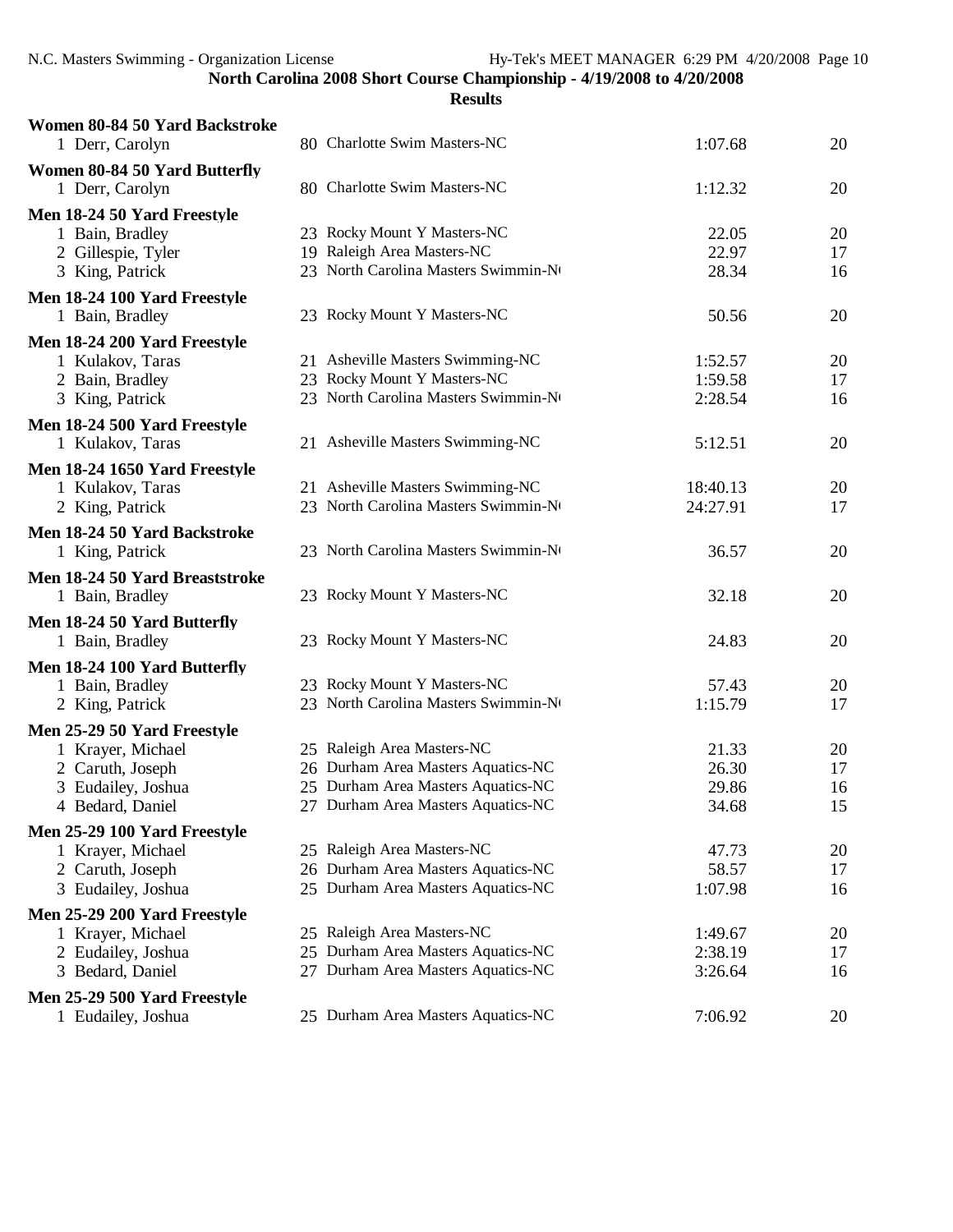| Men 25-29 1000 Yard Freestyle                        |                                                                          |                      |          |
|------------------------------------------------------|--------------------------------------------------------------------------|----------------------|----------|
| 1 Eudailey, Joshua<br>2 Bedard, Daniel               | 25 Durham Area Masters Aquatics-NC<br>27 Durham Area Masters Aquatics-NC | 14:55.68<br>20:22.28 | 20<br>17 |
| Men 25-29 50 Yard Backstroke<br>1 Eudailey, Joshua   | 25 Durham Area Masters Aquatics-NC                                       | 39.22                | 20       |
| Men 25-29 100 Yard Backstroke<br>1 Krayer, Michael   | 25 Raleigh Area Masters-NC                                               | 56.59                | 20       |
| Men 25-29 50 Yard Breaststroke<br>1 Eudailey, Joshua | 25 Durham Area Masters Aquatics-NC                                       | 41.72                | 20       |
| <b>Men 25-29 100 Yard IM</b><br>1 Caruth, Joseph     | 26 Durham Area Masters Aquatics-NC                                       | 1:10.83              | 20       |
| 2 Eudailey, Joshua                                   | 25 Durham Area Masters Aquatics-NC                                       | 1:19.01              | 17       |
| Men 30-34 50 Yard Freestyle                          |                                                                          |                      |          |
| 1 Hardin, Scott                                      | 30 North Carolina Masters Swimmin-No                                     | 22.51                | 20       |
| 2 Queen, Nathan<br>3 Parr, Derek                     | 33 Unattached<br>33 Durham Area Masters Aquatics-NC                      | 24.29<br>24.60       | 17<br>16 |
| Men 30-34 100 Yard Freestyle                         |                                                                          |                      |          |
| 1 Queen, Nathan                                      | 33 Unattached                                                            | 54.37                | 20       |
| 2 Parr, Derek                                        | 33 Durham Area Masters Aquatics-NC                                       | 55.10                | 17       |
| Men 30-34 200 Yard Freestyle                         |                                                                          |                      |          |
| 1 Haberman, Brandon                                  | 31 Raleigh Area Masters-NC                                               | 2:05.25              | 20       |
| 2 Parr, Derek                                        | 33 Durham Area Masters Aquatics-NC                                       | 2:05.82              | 17       |
| Men 30-34 500 Yard Freestyle<br>1 Parr, Derek        | 33 Durham Area Masters Aquatics-NC                                       | 5:49.34              | 20       |
| 2 Su, Billy                                          | 34 Raleigh Area Masters-NC                                               | 5:50.86              | 17       |
| 3 Large, Ed                                          | 32 Raleigh Area Masters-NC                                               | 6:32.69              | 16       |
| Men 30-34 1000 Yard Freestyle                        |                                                                          |                      |          |
| 1 Su, Billy                                          | 34 Raleigh Area Masters-NC                                               | 11:55.02             | 20       |
| 2 Parr, Derek                                        | 33 Durham Area Masters Aquatics-NC                                       | 12:06.70             | 17       |
| Men 30-34 1650 Yard Freestyle<br>1 Garcia, Ricardo   | 33 Raleigh Area Masters-NC                                               | 22:48.83             | 20       |
| Men 30-34 50 Yard Backstroke                         |                                                                          |                      |          |
| 1 Queen, Nathan                                      | 33 Unattached                                                            | 28.85                | 20       |
| Men 30-34 100 Yard Backstroke<br>1 Queen, Nathan     | 33 Unattached                                                            | 1:05.43              | 20       |
| Men 30-34 200 Yard Backstroke<br>1 Su, Billy         | 34 Raleigh Area Masters-NC                                               | 2:32.29              | 20       |
| Men 30-34 50 Yard Breaststroke<br>1 Parr, Derek      | 33 Durham Area Masters Aquatics-NC                                       | 31.74                | 20       |
| Men 30-34 100 Yard Breaststroke<br>1 Hardin, Scott   | 30 North Carolina Masters Swimmin-No                                     | 1:06.56              | 20       |
| Men 30-34 50 Yard Butterfly<br>1 Queen, Nathan       | 33 Unattached                                                            | 27.20                | 20       |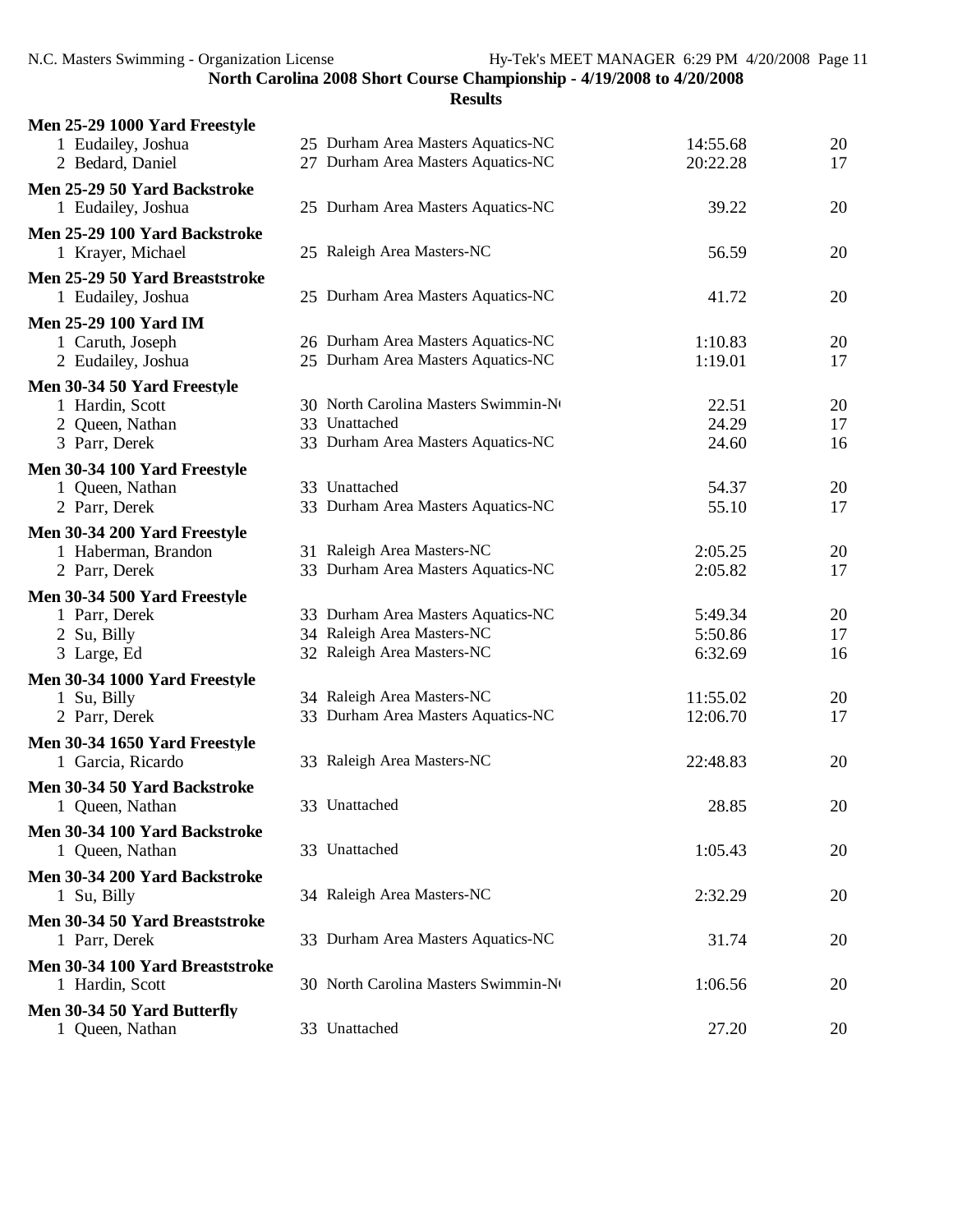| Men 30-34 100 Yard Butterfly                    |                                      |          |    |
|-------------------------------------------------|--------------------------------------|----------|----|
| 1 Queen, Nathan                                 | 33 Unattached                        | 58.05    | 20 |
| 2 Haberman, Brandon                             | 31 Raleigh Area Masters-NC           | 1:03.22  | 17 |
| <b>Men 30-34 100 Yard IM</b>                    |                                      |          |    |
| 1 Queen, Nathan                                 | 33 Unattached                        | 1:00.04  | 20 |
| <b>Men 30-34 200 Yard IM</b>                    |                                      |          |    |
| 1 Queen, Nathan                                 | 33 Unattached                        | 2:16.45  | 20 |
| <b>Men 30-34 400 Yard IM</b>                    |                                      |          |    |
| 1 Queen, Nathan                                 | 33 Unattached                        | 5:01.73  | 20 |
| 2 Haberman, Brandon                             | 31 Raleigh Area Masters-NC           | 5:10.40  | 17 |
| Men 35-39 50 Yard Freestyle                     |                                      |          |    |
| 1 Butcher, Rob                                  | 35 North Carolina Masters Swimmin-No | 22.26    | 20 |
| 2 Sprenger, Kurt                                | 38 Shenandoah Marlins Aquatic Clu-V/ | 23.33    | 17 |
| 3 Pletcher, Todd                                | 38 North Carolina Masters Swimmin-No | 23.35    | 16 |
| 4 Anderson, Morten                              | 37 MAC Masters-NC                    | 23.67    | 15 |
| 5 White, Kirk                                   | 38 Tar Heel Aquatic Team-NC          | 25.94    | 14 |
| Men 35-39 100 Yard Freestyle                    |                                      |          |    |
| 1 Pletcher, Todd                                | 38 North Carolina Masters Swimmin-No | 50.73    | 20 |
| Men 35-39 200 Yard Freestyle                    |                                      |          |    |
| 1 Butcher, Rob                                  | 35 North Carolina Masters Swimmin-No | 1:55.80  | 20 |
| 2 Pletcher, Todd                                | 38 North Carolina Masters Swimmin-No | 1:59.54  | 17 |
|                                                 |                                      |          |    |
| Men 35-39 500 Yard Freestyle<br>1 Cook, Matthew | 38 Asheville Masters Swimming-NC     | 5:45.82  | 20 |
|                                                 |                                      |          |    |
| Men 35-39 1650 Yard Freestyle                   |                                      |          |    |
| 1 White, Kirk                                   | 38 Tar Heel Aquatic Team-NC          | 22:28.63 | 20 |
| 2 Lewis, Grant                                  | 37 Raleigh Area Masters-NC           | 25:22.11 | 17 |
| Men 35-39 100 Yard Backstroke                   |                                      |          |    |
| 1 Pletcher, Todd                                | 38 North Carolina Masters Swimmin-No | 58.63    | 20 |
| 2 Anderson, Morten                              | 37 MAC Masters-NC                    | 1:00.39  | 17 |
| Men 35-39 200 Yard Backstroke                   |                                      |          |    |
| 1 Sprenger, Kurt                                | 38 Shenandoah Marlins Aquatic Clu-V/ | 2:01.92  | 20 |
| Men 35-39 50 Yard Breaststroke                  |                                      |          |    |
| 1 Cook, Matthew                                 | 38 Asheville Masters Swimming-NC     | 31.46    | 20 |
| Men 35-39 100 Yard Breaststroke                 |                                      |          |    |
| 1 Butcher, Rob                                  | 35 North Carolina Masters Swimmin-No | 1:00.49  | 20 |
|                                                 |                                      |          |    |
| Men 35-39 50 Yard Butterfly                     |                                      |          |    |
| 1 Cook, Matthew                                 | 38 Asheville Masters Swimming-NC     | 26.73    | 20 |
| 2 White, Kirk                                   | 38 Tar Heel Aquatic Team-NC          | 27.25    | 17 |
| Men 35-39 100 Yard Butterfly                    |                                      |          |    |
| 1 Anderson, Morten                              | 37 MAC Masters-NC                    | 54.78    | 20 |
| 2 Cook, Matthew                                 | 38 Asheville Masters Swimming-NC     | 57.61    | 17 |
| Men 35-39 200 Yard Butterfly                    |                                      |          |    |
| 1 Anderson, Morten                              | 37 MAC Masters-NC                    | 2:05.84  | 20 |
| 2 Cook, Matthew                                 | 38 Asheville Masters Swimming-NC     | 2:23.66  | 17 |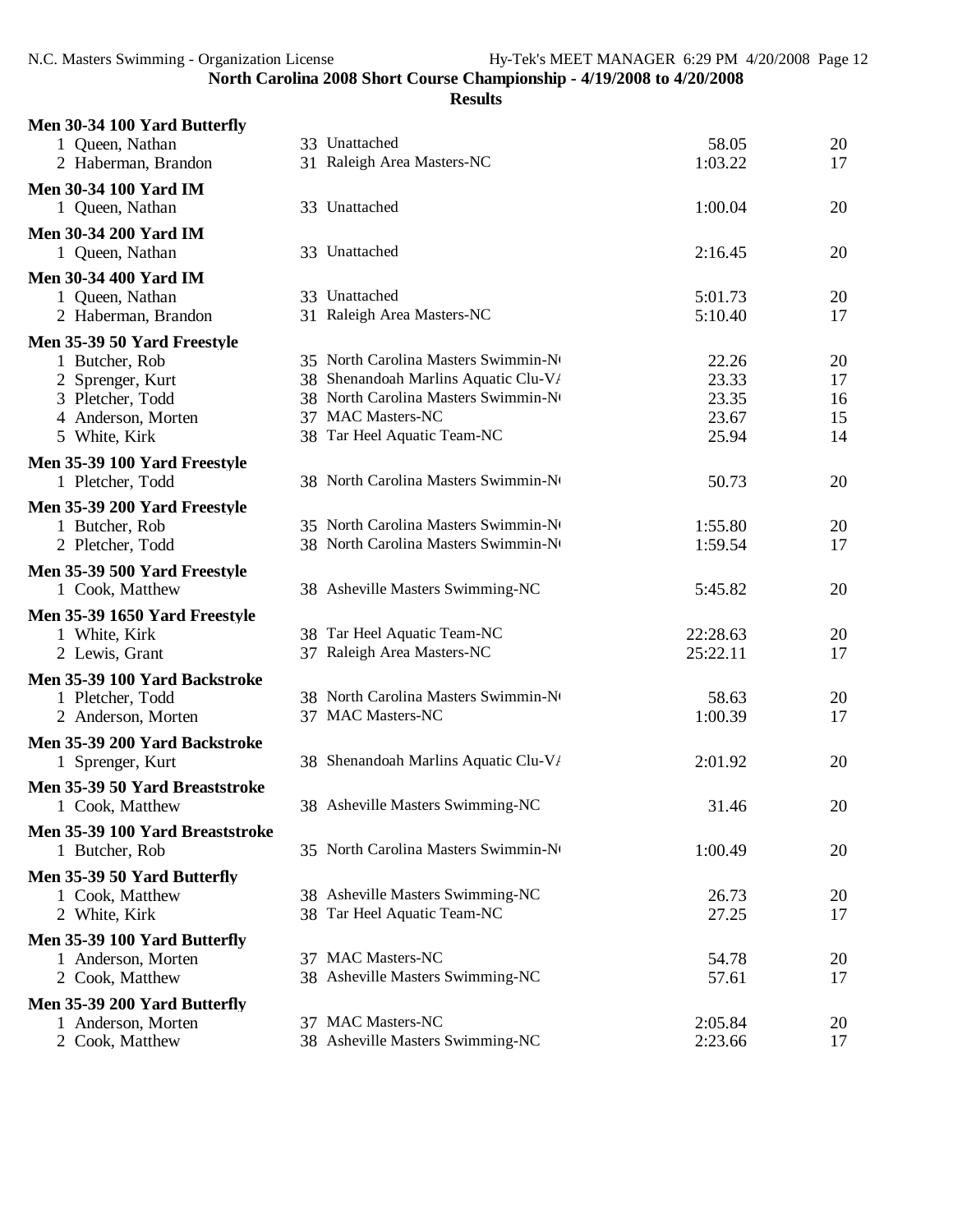| <b>Men 35-39 100 Yard IM</b>   |                                  |         |    |
|--------------------------------|----------------------------------|---------|----|
| 1 Anderson, Morten             | 37 MAC Masters-NC                | 57.84   | 20 |
| 2 Cook, Matthew                | 38 Asheville Masters Swimming-NC | 1:00.20 | 17 |
| Men 35-39 200 Yard IM          |                                  |         |    |
| 1 Cook, Matthew                | 38 Asheville Masters Swimming-NC | 2:13.24 | 20 |
|                                |                                  |         |    |
| <b>Men 35-39 400 Yard IM</b>   |                                  |         |    |
| 1 Anderson, Morten             | 37 MAC Masters-NC                | 4:35.58 | 20 |
| 2 Cook, Matthew                | 38 Asheville Masters Swimming-NC | 4:56.61 | 17 |
| Men 40-44 50 Yard Freestyle    |                                  |         |    |
| 1 Stewart, Henry               | 44 Raleigh Area Masters-NC       | 22.93   | 20 |
| 2 Fritsch, Daniel              | 43 Tar Heel Aquatic Team-NC      | 24.09   | 17 |
| 3 Barker, Tim                  | 43 Unattached                    | 24.67   | 16 |
| 4 DeWitt, Martin               | 43 Tar Heel Aquatic Team-NC      | 25.32   | 15 |
| 5 Beck, Thomas                 | 43 Unattached                    | 26.27   | 14 |
| Men 40-44 100 Yard Freestyle   |                                  |         |    |
| 1 Stewart, Henry               | 44 Raleigh Area Masters-NC       | 50.41   | 20 |
| 2 Goldman, Brian               | 43 Raleigh Area Masters-NC       | 52.70   | 17 |
| 3 Barker, Tim                  | 43 Unattached                    | 56.71   | 16 |
| 4 Beck, Thomas                 | 43 Unattached                    | 59.73   | 15 |
|                                |                                  |         |    |
| Men 40-44 200 Yard Freestyle   |                                  |         |    |
| 1 Slocum, Christopher          | 42 Tar Heel Aquatic Team-NC      | 1:59.17 | 20 |
| 2 Sherry, Tom                  | 40 Asheville Masters Swimming-NC | 2:03.83 | 17 |
| Men 40-44 500 Yard Freestyle   |                                  |         |    |
| 1 Fuller, Scott                | 42 Raleigh Area Masters-NC       | 6:37.23 | 20 |
| Men 40-44 50 Yard Backstroke   |                                  |         |    |
| 1 Stewart, Henry               | 44 Raleigh Area Masters-NC       | 27.30   | 20 |
| 2 Fritsch, Daniel              | 43 Tar Heel Aquatic Team-NC      | 27.96   | 17 |
| 3 DeWitt, Martin               | 43 Tar Heel Aquatic Team-NC      | 30.52   | 16 |
| 4 Barker, Tim                  | 43 Unattached                    | 30.63   | 15 |
| Men 40-44 100 Yard Backstroke  |                                  |         |    |
| 1 Sherry, Tom                  | 40 Asheville Masters Swimming-NC | 1:05.83 | 20 |
| 2 Barker, Tim                  | 43 Unattached                    | 1:09.37 | 17 |
|                                |                                  |         |    |
| Men 40-44 200 Yard Backstroke  |                                  |         |    |
| Slocum, Christopher            | 42 Tar Heel Aquatic Team-NC      | 2:12.83 | 20 |
| 2 DeWitt, Martin               | 43 Tar Heel Aquatic Team-NC      | 2:25.20 | 17 |
| Men 40-44 50 Yard Breaststroke |                                  |         |    |
| 1 Stewart, Henry               | 44 Raleigh Area Masters-NC       | 31.65   | 20 |
| 2 Goldman, Brian               | 43 Raleigh Area Masters-NC       | 31.79   | 17 |
| 3 Fritsch, Daniel              | 43 Tar Heel Aquatic Team-NC      | 32.30   | 16 |
| Men 40-44 50 Yard Butterfly    |                                  |         |    |
| 1 Sherry, Tom                  | 40 Asheville Masters Swimming-NC | 26.87   | 20 |
| 2 Fritsch, Daniel              | 43 Tar Heel Aquatic Team-NC      | 27.71   | 17 |
| 3 Barker, Tim                  | 43 Unattached                    | 29.02   | 16 |
| 4 Beck, Thomas                 | 43 Unattached                    | 29.63   | 15 |
|                                |                                  |         |    |
| Men 40-44 100 Yard Butterfly   | 44 Raleigh Area Masters-NC       |         |    |
| 1 Stewart, Henry               |                                  | 55.30   | 20 |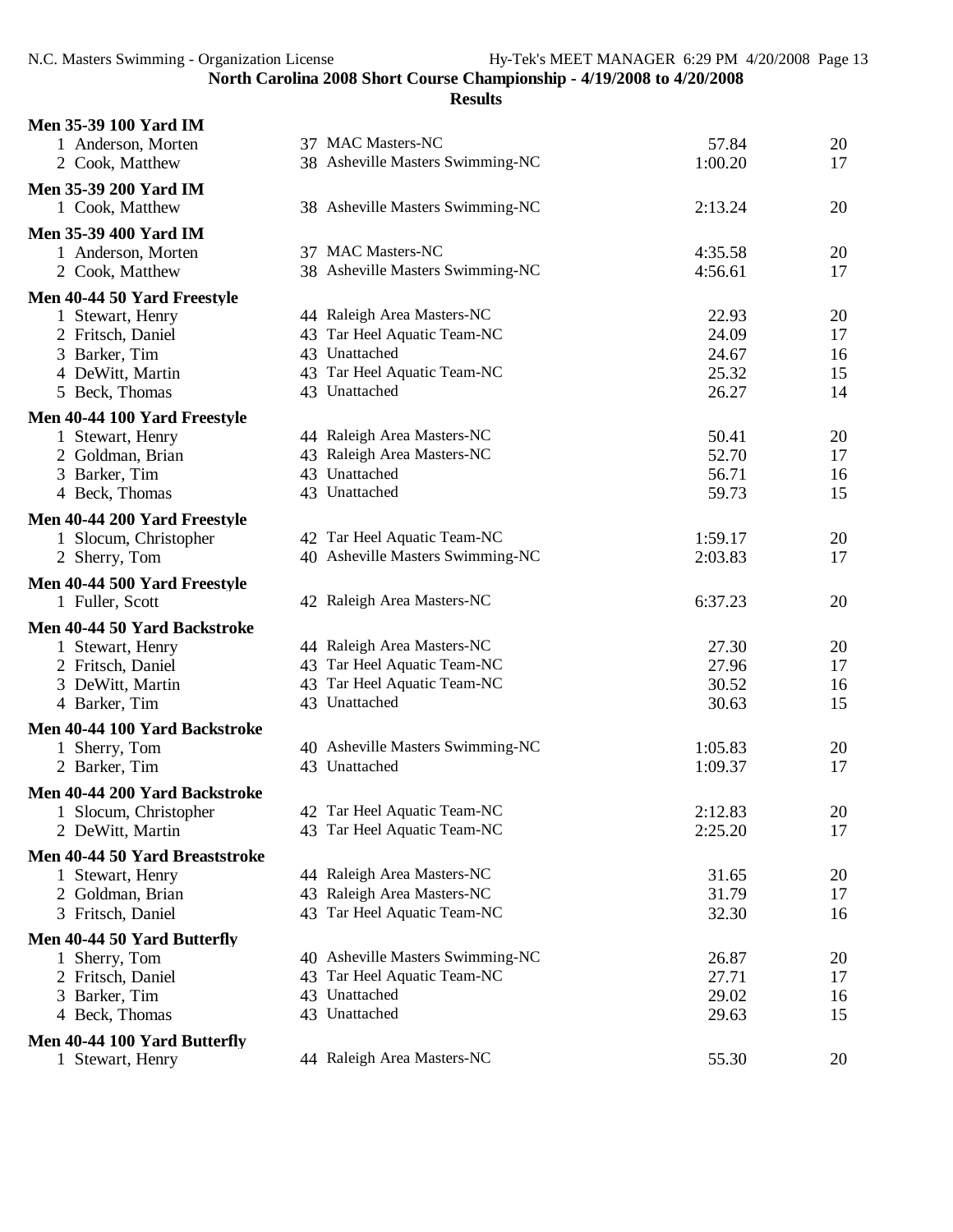| (Men 40-44 100 Yard Butterfly)     |                                      |          |       |
|------------------------------------|--------------------------------------|----------|-------|
| 2 Fritsch, Daniel                  | 43 Tar Heel Aquatic Team-NC          | 58.89    | 17    |
| 3 Sherry, Tom                      | 40 Asheville Masters Swimming-NC     | 1:00.55  | 16    |
| 4 Barker, Tim                      | 43 Unattached                        | 1:03.94  | 15    |
| Men 40-44 200 Yard Butterfly       |                                      |          |       |
| 1 Sherry, Tom                      | 40 Asheville Masters Swimming-NC     | 2:19.23  | 20    |
| <b>Men 40-44 100 Yard IM</b>       |                                      |          |       |
| 1 Stewart, Henry                   | 44 Raleigh Area Masters-NC           | 58.93    | 20    |
| 2 Fritsch, Daniel                  | 43 Tar Heel Aquatic Team-NC          | 1:00.14  | 17    |
| 3 Goldman, Brian                   | 43 Raleigh Area Masters-NC           | 1:02.29  | 16    |
| 4 Barker, Tim                      | 43 Unattached                        | 1:05.53  | 15    |
| 5 Beck, Thomas                     | 43 Unattached                        | 1:08.61  | 14    |
| --- Sherry, Tom                    | 40 Asheville Masters Swimming-NC     | DQ       |       |
| <b>Men 40-44 200 Yard IM</b>       |                                      |          |       |
| 1 Barker, Tim                      | 43 Unattached                        | 2:27.40  | 20    |
| 2 Beck, Thomas                     | 43 Unattached                        | 2:35.14  | 17    |
| Men 45-49 50 Yard Freestyle        |                                      |          |       |
| 1 Smith, Jeff                      | 45 MAC Masters-NC                    | 24.47    | 20    |
| 2 Dickerman, Dwight                | 46 MAC Masters-NC                    | 26.28    | 17    |
| 3 Weller, Jeff                     | 48 Asheville Masters Swimming-NC     | 28.00    | 16    |
| 4 White, Jay                       | 47 MAC Masters-NC                    | 29.55    | 15    |
| 5 Roerden, Jeffrey                 | 46 Raleigh Area Masters-NC           | 30.30    | 14    |
| Men 45-49 100 Yard Freestyle       |                                      |          |       |
| 1 Smith, Jeff                      | 45 MAC Masters-NC                    | 52.87    | 20    |
| 2 Phillips, John                   | 49 Charlotte Swim Masters-NC         | 54.39    | 17    |
| 3 Doyle, Mark                      | 48 Twin Rivers YMCA Masters-NC       | 57.73    | 16    |
| 4 Dickerman, Dwight                | 46 MAC Masters-NC                    | 1:02.80  | 15    |
| 5 White, Jay                       | 47 MAC Masters-NC                    | 1:07.53  | 14    |
| 6 Holshouser, Jay                  | 46 Raleigh Area Masters-NC           | 1:11.01  | 13    |
| Men 45-49 200 Yard Freestyle       |                                      |          |       |
| 1 Hollett, Peter                   | 48 North Carolina Masters Swimmin-No | 1:56.05  | 20    |
| 2 Phillips, John                   | 49 Charlotte Swim Masters-NC         | 2:04.15  | 17    |
| *3 Weller, Jeff                    | 48 Asheville Masters Swimming-NC     | 2:18.94  | 15.50 |
| *3 Hartley, Larry                  | 48 Asheville Masters Swimming-NC     | 2:18.94  | 15.50 |
| 5 <sup>1</sup><br>Roerden, Jeffrey | 46 Raleigh Area Masters-NC           | 2:36.93  | 14    |
| Men 45-49 500 Yard Freestyle       |                                      |          |       |
| 1 Hartley, Larry                   | 48 Asheville Masters Swimming-NC     | 6:08.63  | 20    |
| 2 Weller, Jeff                     | 48 Asheville Masters Swimming-NC     | 6:32.04  | 17    |
| 3 Adamson, Kenet                   | 49 Asheville Masters Swimming-NC     | 7:04.25  | 16    |
| Men 45-49 1000 Yard Freestyle      |                                      |          |       |
| 1 Hollett, Peter                   | 48 North Carolina Masters Swimmin-No | 10:58.55 | 20    |
| 2 Holshouser, Jay                  | 46 Raleigh Area Masters-NC           | 14:48.76 | 17    |
| Men 45-49 1650 Yard Freestyle      |                                      |          |       |
| 1 Turner, Ted                      | 47 Shenandoah Marlins Aquatic Clu-V/ | 20:01.67 | 20    |
| 2 Hartley, Larry                   | 48 Asheville Masters Swimming-NC     | 20:14.95 | 17    |
| 3 Roerden, Jeffrey                 | 46 Raleigh Area Masters-NC           | 24:09.04 | 16    |
|                                    |                                      |          |       |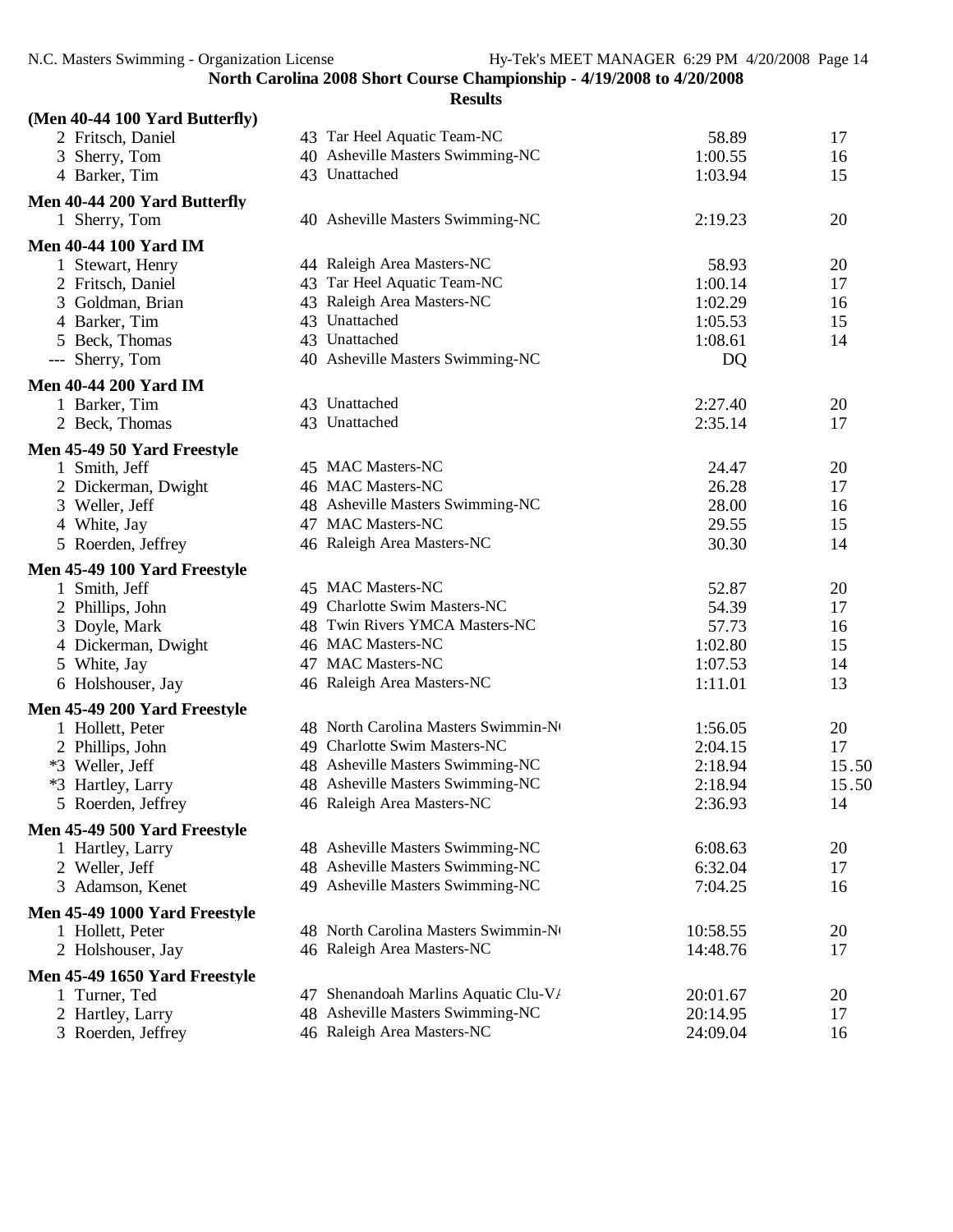| Men 45-49 50 Yard Backstroke    |                                  |         |          |
|---------------------------------|----------------------------------|---------|----------|
| 1 Smith, Jeff                   | 45 MAC Masters-NC                | 28.11   | 20       |
| 2 Doyle, Mark                   | 48 Twin Rivers YMCA Masters-NC   | 30.46   | 17       |
| 3 White, Jay                    | 47 MAC Masters-NC                | 34.26   | 16       |
| 4 Dickerman, Dwight             | 46 MAC Masters-NC                | 34.95   | 15       |
| 5 Weller, Jeff                  | 48 Asheville Masters Swimming-NC | 39.21   | 14       |
| 6 Adamson, Kenet                | 49 Asheville Masters Swimming-NC | 39.29   | 13       |
| Men 45-49 100 Yard Backstroke   |                                  |         |          |
| 1 Smith, Jeff                   | 45 MAC Masters-NC                | 1:02.76 | 20       |
| 2 Doyle, Mark                   | 48 Twin Rivers YMCA Masters-NC   | 1:03.73 | 17       |
| 3 Hartley, Larry                | 48 Asheville Masters Swimming-NC | 1:14.49 | 16       |
| Men 45-49 200 Yard Backstroke   |                                  |         |          |
| 1 Doyle, Mark                   | 48 Twin Rivers YMCA Masters-NC   | 2:19.00 | 20       |
| 2 Hartley, Larry                | 48 Asheville Masters Swimming-NC | 2:40.73 | 17       |
| Men 45-49 50 Yard Breaststroke  |                                  |         |          |
| 1 Smith, Jeff                   | 45 MAC Masters-NC                | 32.01   | 20       |
| 2 Weller, Jeff                  | 48 Asheville Masters Swimming-NC | 34.03   | 17       |
| 3 Holshouser, Jay               | 46 Raleigh Area Masters-NC       | 35.72   | 16       |
| 4 Adamson, Kenet                | 49 Asheville Masters Swimming-NC | 35.75   | 15       |
| 5 White, Jay                    | 47 MAC Masters-NC                | 38.01   | 14       |
|                                 |                                  |         |          |
| Men 45-49 100 Yard Breaststroke | 45 MAC Masters-NC                | 1:10.76 |          |
| 1 Smith, Jeff                   | 48 Asheville Masters Swimming-NC | 1:17.43 | 20<br>17 |
| 2 Weller, Jeff                  | 49 Asheville Masters Swimming-NC |         |          |
| 3 Adamson, Kenet                |                                  | 1:19.78 | 16       |
| Men 45-49 200 Yard Breaststroke |                                  |         |          |
| 1 Weller, Jeff                  | 48 Asheville Masters Swimming-NC | 2:51.51 | 20       |
| 2 Adamson, Kenet                | 49 Asheville Masters Swimming-NC | 2:55.08 | 17       |
| 3 Hartley, Larry                | 48 Asheville Masters Swimming-NC | 2:56.60 | 16       |
| Men 45-49 50 Yard Butterfly     |                                  |         |          |
| 1 Phillips, John                | 49 Charlotte Swim Masters-NC     | 26.95   | 20       |
| 2 Smith, Jeff                   | 45 MAC Masters-NC                | 28.50   | 17       |
| 3 Dickerman, Dwight             | 46 MAC Masters-NC                | 29.69   | 16       |
| Men 45-49 100 Yard Butterfly    |                                  |         |          |
| 1 Phillips, John                | 49 Charlotte Swim Masters-NC     | 58.57   | 20       |
| 2 Smith, Jeff                   | 45 MAC Masters-NC                | 1:01.66 | 17       |
| Men 45-49 200 Yard Butterfly    |                                  |         |          |
| 1 Hartley, Larry                | 48 Asheville Masters Swimming-NC | 2:52.23 | 20       |
| <b>Men 45-49 100 Yard IM</b>    |                                  |         |          |
| 1 Smith, Jeff                   | 45 MAC Masters-NC                | 1:00.43 | 20       |
| 2 Phillips, John                | 49 Charlotte Swim Masters-NC     | 1:03.48 | 17       |
| 3 Doyle, Mark                   | 48 Twin Rivers YMCA Masters-NC   | 1:06.87 | 16       |
| 4 Dickerman, Dwight             | 46 MAC Masters-NC                | 1:07.14 | 15       |
| 5 Hartley, Larry                | 48 Asheville Masters Swimming-NC | 1:10.63 | 14       |
| 6 Weller, Jeff                  | 48 Asheville Masters Swimming-NC | 1:14.30 | 13       |
| 7 White, Jay                    | 47 MAC Masters-NC                | 1:14.73 | 12       |
| 8 Adamson, Kenet                | 49 Asheville Masters Swimming-NC | 1:18.71 | 11       |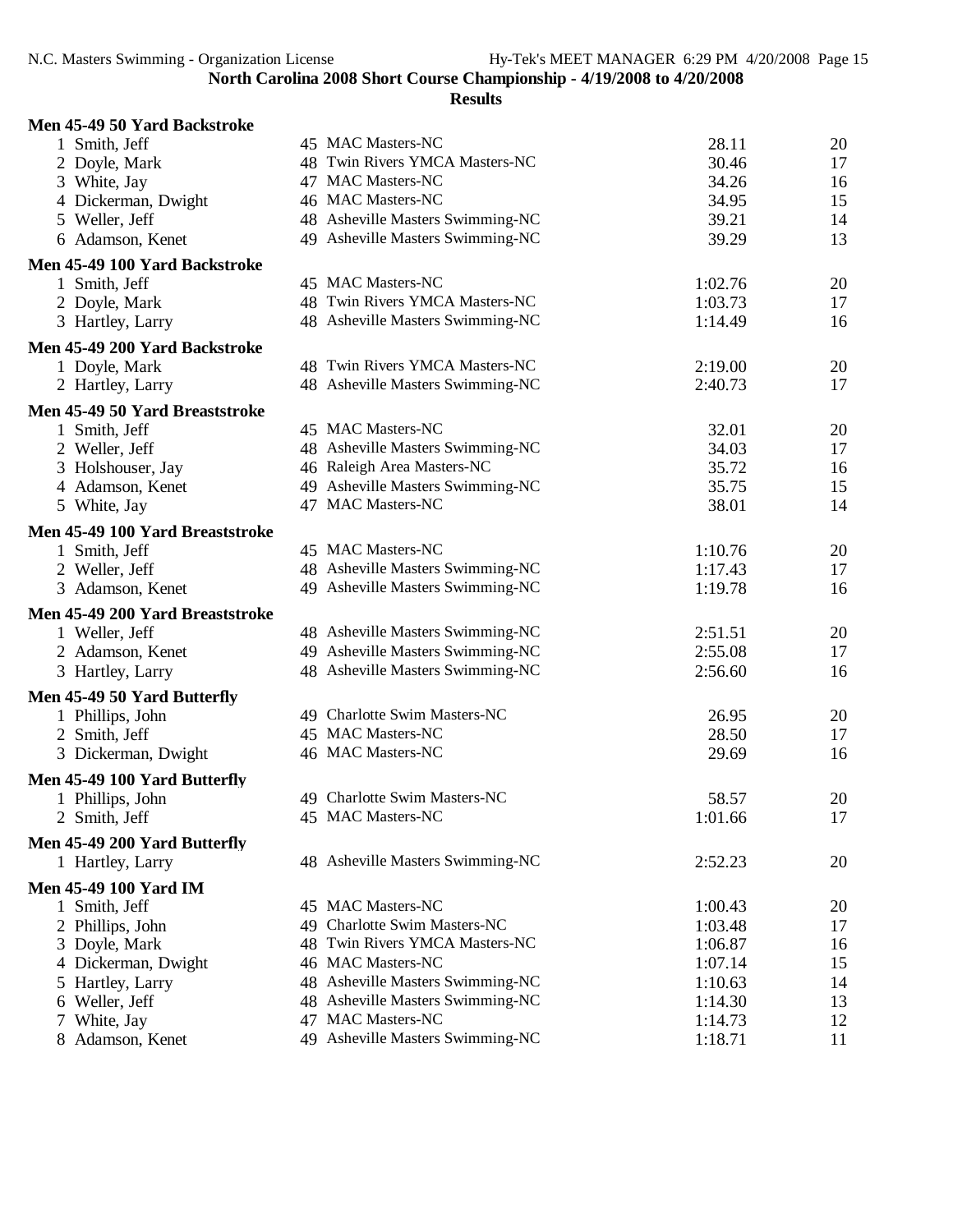| <b>Men 45-49 200 Yard IM</b>           |                                                             |          |          |
|----------------------------------------|-------------------------------------------------------------|----------|----------|
| 1 Smith, Jeff                          | 45 MAC Masters-NC                                           | 2:16.46  | 20       |
| 2 Hartley, Larry                       | 48 Asheville Masters Swimming-NC                            | 2:38.56  | 17       |
| <b>Men 45-49 400 Yard IM</b>           |                                                             |          |          |
| 1 Turner, Ted                          | 47 Shenandoah Marlins Aquatic Clu-V/                        | 5:18.92  | 20       |
| 2 Hartley, Larry                       | 48 Asheville Masters Swimming-NC                            | 5:39.49  | 17       |
| Men 50-54 50 Yard Freestyle            |                                                             |          |          |
| 1 Washburn, Jonathan                   | 50 Cape Fear Aquatic Club-NC                                | 25.32    | 20       |
| 2 Miller, Philip                       | 54 Raleigh Area Masters-NC                                  | 25.47    | 17       |
| 3 Wolfe, Bill                          | 50 Asheville Masters Swimming-NC                            | 29.14    | 16       |
|                                        |                                                             |          |          |
| Men 50-54 100 Yard Freestyle           | 50 Rocky Mount Y Masters-NC                                 | 53.52    |          |
| 1 Slater, Doug<br>2 Washburn, Jonathan | 50 Cape Fear Aquatic Club-NC                                | 55.21    | 20<br>17 |
| 3 Miller, Philip                       | 54 Raleigh Area Masters-NC                                  | 58.06    | 16       |
|                                        |                                                             |          |          |
| Men 50-54 500 Yard Freestyle           |                                                             |          |          |
| 1 Slater, Doug                         | 50 Rocky Mount Y Masters-NC                                 | 5:53.50  | 20       |
| 2 McKee, David                         | 54 Tar Heel Aquatic Team-NC                                 | 7:38.05  | 17       |
| 3 Wolfe, Bill                          | 50 Asheville Masters Swimming-NC                            | 7:43.41  | 16       |
| Men 50-54 1000 Yard Freestyle          |                                                             |          |          |
| 1 McKee, David                         | 54 Tar Heel Aquatic Team-NC                                 | 15:11.40 | 20       |
| 2 Wolfe, Bill                          | 50 Asheville Masters Swimming-NC                            | 15:17.10 | 17       |
| 3 Smith, Mark                          | 52 Durham Area Masters Aquatics-NC                          | 18:15.71 | 16       |
| Men 50-54 1650 Yard Freestyle          |                                                             |          |          |
| 1 Narter, Erdem                        | 51 North Carolina Aquatic Masters-NC                        | 27:26.88 | 20       |
| Men 50-54 50 Yard Backstroke           |                                                             |          |          |
| 1 Miller, Philip                       | 54 Raleigh Area Masters-NC                                  | 32.06    | 20       |
|                                        |                                                             |          |          |
| Men 50-54 100 Yard Backstroke          | 54 Raleigh Area Masters-NC                                  | 1:18.90  | 20       |
| 1 Miller, Philip                       |                                                             |          |          |
| Men 50-54 50 Yard Breaststroke         |                                                             |          |          |
| 1 Washburn, Jonathan                   | 50 Cape Fear Aquatic Club-NC                                | 32.09    | 20       |
| 2 Wolfe, Bill                          | 50 Asheville Masters Swimming-NC                            | 35.49    | 17       |
| Men 50-54 100 Yard Breaststroke        |                                                             |          |          |
| 1 Washburn, Jonathan                   | 50 Cape Fear Aquatic Club-NC                                | 1:10.16  | 20       |
| 2 Wolfe, Bill                          | 50 Asheville Masters Swimming-NC                            | 1:21.04  | 17       |
| Men 50-54 200 Yard Breaststroke        |                                                             |          |          |
| 1 Wolfe, Bill                          | 50 Asheville Masters Swimming-NC                            | 3:00.66  | 20       |
| Men 50-54 50 Yard Butterfly            |                                                             |          |          |
| 1 Washburn, Jonathan                   | 50 Cape Fear Aquatic Club-NC                                | 28.29    | 20       |
| 2 Miller, Philip                       | 54 Raleigh Area Masters-NC                                  | 29.15    | 17       |
| 3 Wolfe, Bill                          | 50 Asheville Masters Swimming-NC                            | 30.80    | 16       |
|                                        |                                                             |          |          |
| <b>Men 50-54 100 Yard IM</b>           |                                                             |          |          |
| 1 Slater, Doug                         | 50 Rocky Mount Y Masters-NC<br>50 Cape Fear Aquatic Club-NC | 1:01.80  | 20       |
| 2 Washburn, Jonathan                   |                                                             | 1:02.83  | 17       |
| <b>Men 50-54 200 Yard IM</b>           |                                                             |          |          |
| 1 Washburn, Jonathan                   | 50 Cape Fear Aquatic Club-NC                                | 2:19.36  | 20       |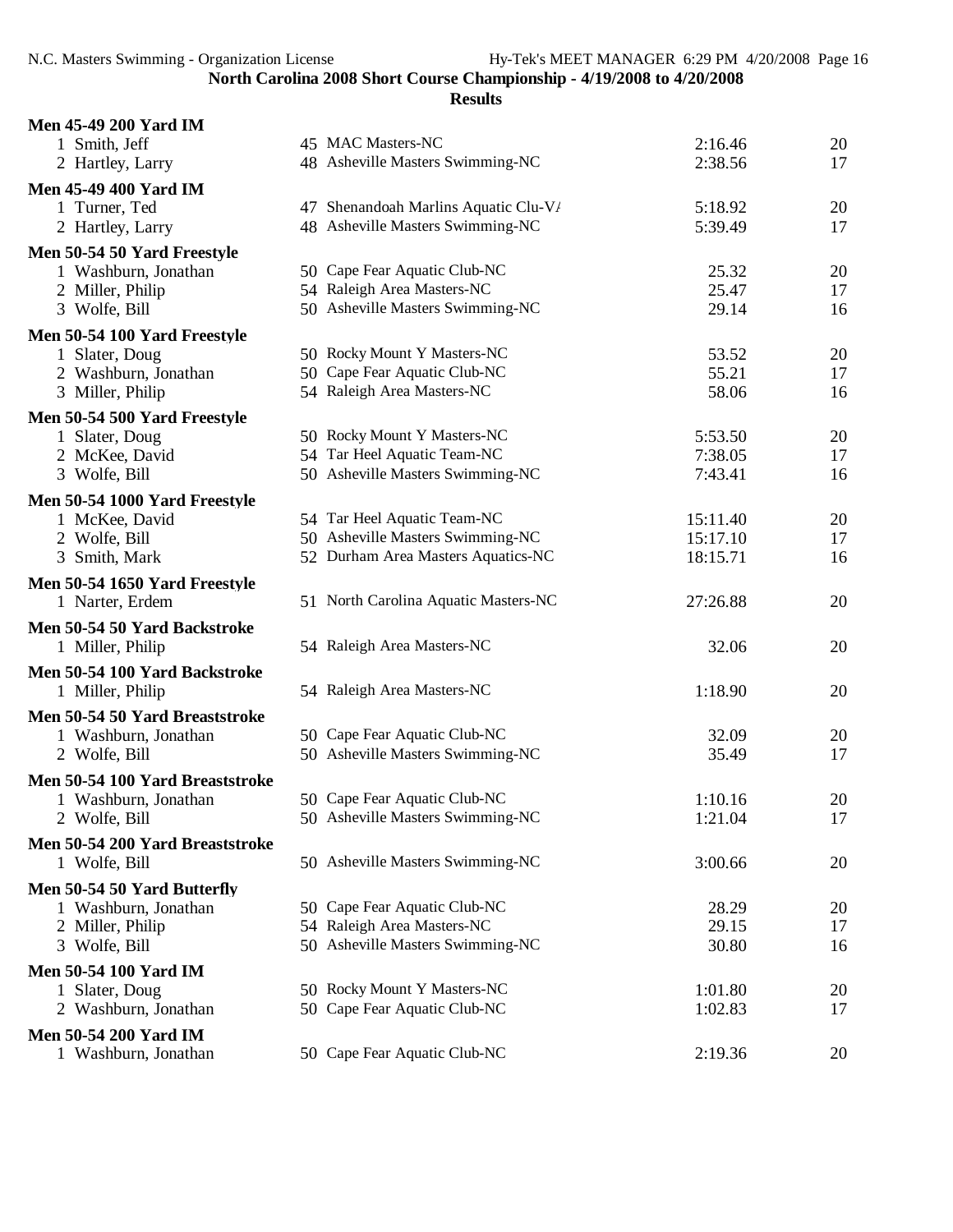| (Men 50-54 200 Yard IM)                       |                                      |          |          |
|-----------------------------------------------|--------------------------------------|----------|----------|
| 2 Miller, Philip                              | 54 Raleigh Area Masters-NC           | 2:49.85  | 17       |
| Men 55-59 50 Yard Freestyle                   |                                      |          |          |
| 1 Glass, Ernie                                | 58 Charlotte Swim Masters-NC         | 24.84    | 20       |
| 2 Schmitz, Bob                                | 55 Tar Heel Aquatic Team-NC          | 25.13    | 17       |
| 3 Teare, Ron                                  | 56 North Carolina Masters Swimmin-Nt | 32.21    | 16       |
| Men 55-59 100 Yard Freestyle                  |                                      |          |          |
| 1 Glass, Ernie                                | 58 Charlotte Swim Masters-NC         | 56.00    | 20       |
| 2 Coxhead, George                             | 55 Charlotte Swim Masters-NC         | 56.47    | 17       |
| 3 Schmitz, Bob                                | 55 Tar Heel Aquatic Team-NC          | 59.09    | 16       |
| 4 Van Der Horst, Charles                      | 56 Tar Heel Aquatic Team-NC          | 1:03.16  | 15       |
| 5 Manuel, John                                | 57 Tar Heel Aquatic Team-NC          | 1:13.42  | 14       |
| Men 55-59 200 Yard Freestyle                  |                                      |          |          |
| 1 Schmitz, Bob                                | 55 Tar Heel Aquatic Team-NC          | 2:04.49  | 20       |
| 2 Coxhead, George                             | 55 Charlotte Swim Masters-NC         | 2:04.77  | 17       |
| 3 Glass, Ernie                                | 58 Charlotte Swim Masters-NC         | 2:07.84  | 16       |
| Men 55-59 500 Yard Freestyle                  |                                      |          |          |
| 1 Glass, Ernie                                | 58 Charlotte Swim Masters-NC         | 5:58.46  | 20       |
| Men 55-59 1650 Yard Freestyle                 |                                      |          |          |
| 1 Van Der Horst, Charles                      | 56 Tar Heel Aquatic Team-NC          | 22:21.74 | 20       |
| 2 Lysaght, Chuck                              | 58 Raleigh Area Masters-NC           | 23:11.48 | 17       |
|                                               |                                      |          |          |
| Men 55-59 50 Yard Backstroke<br>1 Teare, Ron  | 56 North Carolina Masters Swimmin-No | 34.02    | 20       |
|                                               |                                      |          |          |
| Men 55-59 100 Yard Backstroke                 |                                      |          |          |
| 1 Teare, Ron                                  | 56 North Carolina Masters Swimmin-No | 1:15.68  | 20       |
| Men 55-59 200 Yard Backstroke                 |                                      |          |          |
| 1 Teare, Ron                                  | 56 North Carolina Masters Swimmin-No | 3:05.03  | 20       |
| Men 55-59 50 Yard Breaststroke                |                                      |          |          |
| 1 Schmitz, Bob                                | 55 Tar Heel Aquatic Team-NC          | 31.55    | 20       |
| 2 Manuel, John                                | 57 Tar Heel Aquatic Team-NC          | 36.56    | 17       |
| Men 55-59 100 Yard Breaststroke               |                                      |          |          |
| 1 Schmitz, Bob                                | 55 Tar Heel Aquatic Team-NC          | 1:09.65  | 20       |
| Men 55-59 200 Yard Breaststroke               |                                      |          |          |
| 1 Schmitz, Bob                                | 55 Tar Heel Aquatic Team-NC          | 2:31.62  | 20       |
|                                               |                                      |          |          |
| Men 55-59 50 Yard Butterfly<br>1 Glass, Ernie | 58 Charlotte Swim Masters-NC         | 28.38    |          |
| 2 Coxhead, George                             | 55 Charlotte Swim Masters-NC         | 28.52    | 20<br>17 |
| 3 Van Der Horst, Charles                      | 56 Tar Heel Aquatic Team-NC          | 30.22    | 16       |
|                                               |                                      |          |          |
| Men 55-59 100 Yard Butterfly                  |                                      |          |          |
| 1 Lysaght, Chuck                              | 58 Raleigh Area Masters-NC           | 1:30.97  | 20       |
| Men 55-59 200 Yard Butterfly                  |                                      |          |          |
| 1 Lysaght, Chuck                              | 58 Raleigh Area Masters-NC           | 3:33.35  | 20       |
| <b>Men 55-59 100 Yard IM</b>                  |                                      |          |          |
| 1 Van Der Horst, Charles                      | 56 Tar Heel Aquatic Team-NC          | 1:14.07  | 20       |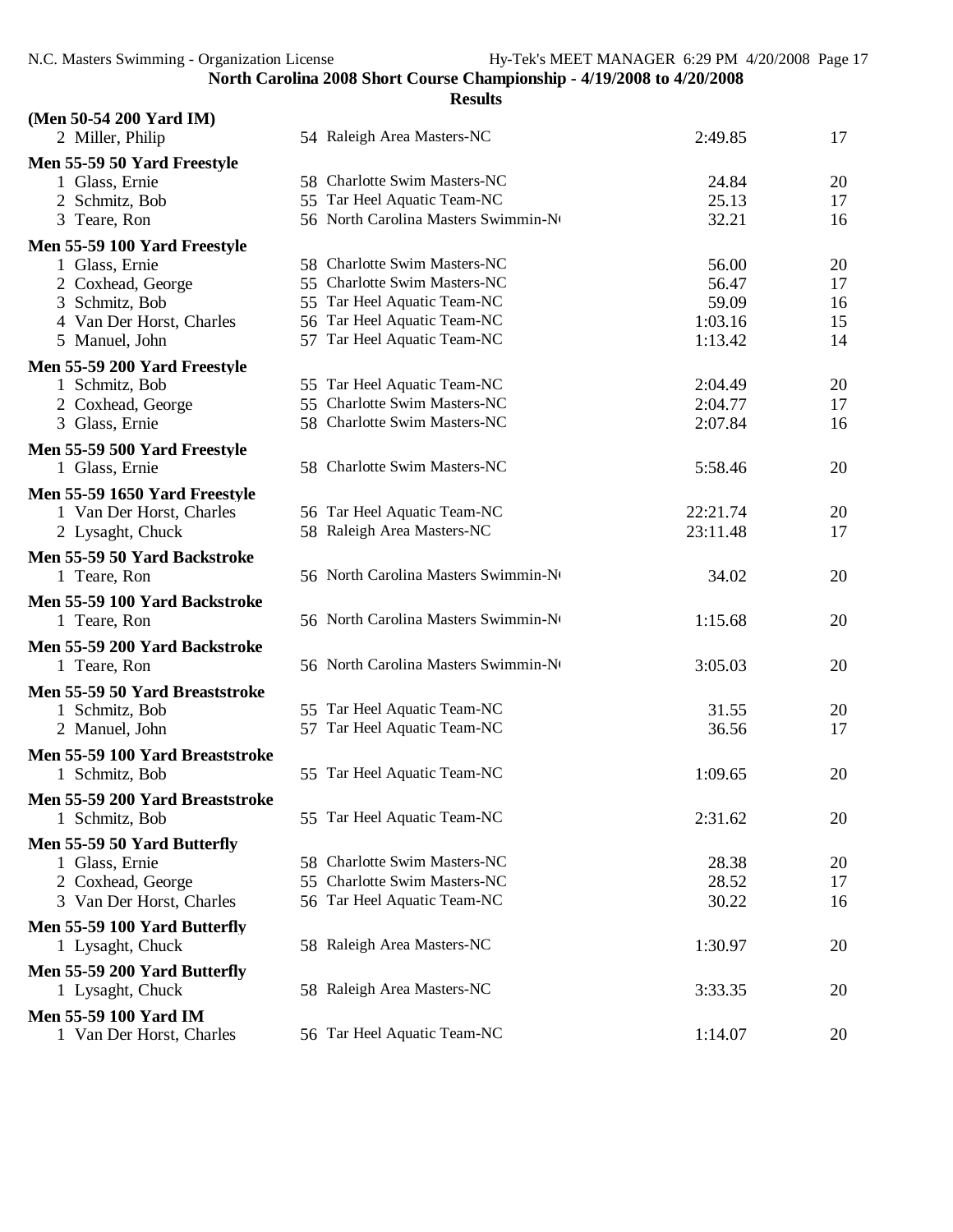|                                                 | <b>Results</b>                 |         |    |
|-------------------------------------------------|--------------------------------|---------|----|
| (Men 55-59 100 Yard IM)<br>2 Lysaght, Chuck     | 58 Raleigh Area Masters-NC     | 1:25.66 | 17 |
| <b>Men 55-59 400 Yard IM</b>                    |                                |         |    |
| 1 Lysaght, Chuck                                | 58 Raleigh Area Masters-NC     | 6:31.57 | 20 |
| Men 60-64 50 Yard Freestyle                     |                                |         |    |
| 1 McGrain, Peter                                | 63 Raleigh Area Masters-NC     | 27.74   | 20 |
| 2 Richelson, Andrew                             | 60 Triad Masters Swimming-NC   | 27.97   | 17 |
| 3 White, Bernie                                 | 64 Charlotte Swim Masters-NC   | 28.13   | 16 |
| Men 60-64 100 Yard Freestyle<br>1 White, Bernie | 64 Charlotte Swim Masters-NC   | 1:06.16 | 20 |
| Men 60-64 200 Yard Freestyle                    |                                |         |    |
| 1 White, Bernie                                 | 64 Charlotte Swim Masters-NC   | 2:42.35 | 20 |
| Men 60-64 50 Yard Backstroke                    |                                |         |    |
| 1 McGrain, Peter                                | 63 Raleigh Area Masters-NC     | 33.96   | 20 |
| Men 60-64 200 Yard Backstroke                   |                                |         |    |
| 1 McGrain, Peter                                | 63 Raleigh Area Masters-NC     | 2:54.10 | 20 |
| Men 60-64 50 Yard Breaststroke                  |                                |         |    |
| 1 van Meeteren, Hans                            | 64 Twin Rivers YMCA Masters-NC | 43.47   | 20 |
| Men 60-64 100 Yard Breaststroke                 |                                |         |    |
| 1 van Meeteren, Hans                            | 64 Twin Rivers YMCA Masters-NC | 1:35.04 | 20 |
| Men 60-64 200 Yard Breaststroke                 |                                |         |    |
| 1 van Meeteren, Hans                            | 64 Twin Rivers YMCA Masters-NC | 3:26.07 | 20 |
| Men 60-64 50 Yard Butterfly                     |                                |         |    |
| 1 White, Bernie                                 | 64 Charlotte Swim Masters-NC   | 30.67   | 20 |
| Men 60-64 100 Yard Butterfly                    |                                |         |    |
| 1 White, Bernie                                 | 64 Charlotte Swim Masters-NC   | 1:14.27 | 20 |
| 2 Richelson, Andrew                             | 60 Triad Masters Swimming-NC   | 1:14.43 | 17 |
| <b>Men 60-64 100 Yard IM</b>                    |                                |         |    |
| 1 van Meeteren, Hans                            | 64 Twin Rivers YMCA Masters-NC | 1:31.52 | 20 |
| <b>Men 60-64 200 Yard IM</b>                    |                                |         |    |
| 1 McGrain, Peter                                | 63 Raleigh Area Masters-NC     | 2:53.47 | 20 |
| 2 van Meeteren, Hans                            | 64 Twin Rivers YMCA Masters-NC | 3:25.84 | 17 |
| <b>Men 60-64 400 Yard IM</b>                    |                                |         |    |
| 1 van Meeteren, Hans                            | 64 Twin Rivers YMCA Masters-NC | 7:28.78 | 20 |
| Men 65-69 50 Yard Freestyle                     |                                |         |    |
| 1 Fletcher, Doug                                | 65 Raleigh Area Masters-NC     | 37.42   | 20 |
|                                                 |                                |         |    |
| Men 65-69 100 Yard Freestyle                    | 66 Charlotte Swim Masters-NC   |         |    |
| 1 Gadol, Lou                                    |                                | 1:15.42 | 20 |
| Men 65-69 200 Yard Freestyle                    |                                |         |    |
| 1 Fletcher, Doug                                | 65 Raleigh Area Masters-NC     | 3:07.47 | 20 |
| Men 65-69 500 Yard Freestyle                    |                                |         |    |
| 1 Fletcher, Doug                                | 65 Raleigh Area Masters-NC     | 8:28.78 | 20 |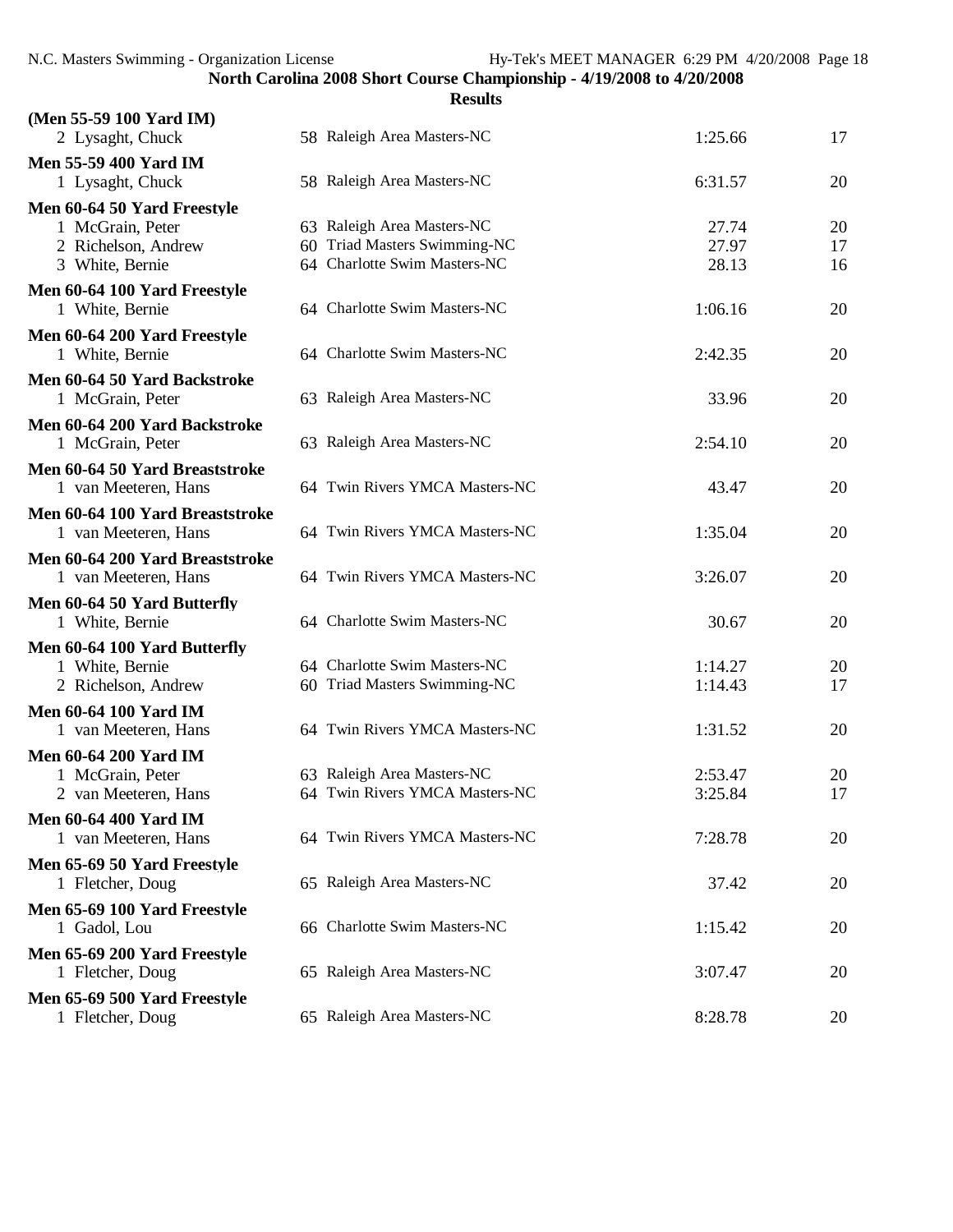| Men 65-69 1000 Yard Freestyle   |                                  |          |    |
|---------------------------------|----------------------------------|----------|----|
| 1 Brundage, Warner              | 65 Virginia Masters Swim Team-VA | 13:58.62 | 20 |
| 2 Fletcher, Doug                | 65 Raleigh Area Masters-NC       | 16:49.82 | 17 |
| Men 65-69 50 Yard Breaststroke  |                                  |          |    |
| 1 Brundage, Warner              | 65 Virginia Masters Swim Team-VA | 38.03    | 20 |
| 2 Gadol, Lou                    | 66 Charlotte Swim Masters-NC     | 38.83    | 17 |
| 3 Fletcher, Doug                | 65 Raleigh Area Masters-NC       | 42.20    | 16 |
| Men 65-69 100 Yard Breaststroke |                                  |          |    |
| 1 Brundage, Warner              | 65 Virginia Masters Swim Team-VA | 1:21.89  | 20 |
| 2 Fletcher, Doug                | 65 Raleigh Area Masters-NC       | 1:33.03  | 17 |
| Men 65-69 200 Yard Breaststroke |                                  |          |    |
| 1 Brundage, Warner              | 65 Virginia Masters Swim Team-VA | 2:59.73  | 20 |
| 2 Fletcher, Doug                | 65 Raleigh Area Masters-NC       | 3:22.22  | 17 |
| 3 Gadol, Lou                    | 66 Charlotte Swim Masters-NC     | 3:22.76  | 16 |
| Men 65-69 50 Yard Butterfly     |                                  |          |    |
| 1 Gadol, Lou                    | 66 Charlotte Swim Masters-NC     | 34.02    | 20 |
| <b>Men 65-69 100 Yard IM</b>    |                                  |          |    |
| 1 Brundage, Warner              | 65 Virginia Masters Swim Team-VA | 1:16.06  | 20 |
| 2 Gadol, Lou                    | 66 Charlotte Swim Masters-NC     | 1:22.54  | 17 |
| 3 Fletcher, Doug                | 65 Raleigh Area Masters-NC       | 1:31.66  | 16 |
| Men 70-74 50 Yard Freestyle     |                                  |          |    |
| 1 Clark, Jerry                  | 70 Charlotte Swim Masters-NC     | 27.67    | 20 |
|                                 |                                  |          |    |
| Men 70-74 100 Yard Freestyle    | 70 Charlotte Swim Masters-NC     |          |    |
| 1 Clark, Jerry                  |                                  | 1:00.77  | 20 |
| Men 70-74 200 Yard Freestyle    |                                  |          |    |
| 1 Clark, Jerry                  | 70 Charlotte Swim Masters-NC     | 2:16.97  | 20 |
| Men 70-74 500 Yard Freestyle    |                                  |          |    |
| 1 Clark, Jerry                  | 70 Charlotte Swim Masters-NC     | 6:29.48  | 20 |
| Men 70-74 50 Yard Breaststroke  |                                  |          |    |
| 1 Clark, Jerry                  | 70 Charlotte Swim Masters-NC     | 39.37    | 20 |
| 2 Huson, John                   | 73 James J Harris YMCA-NC        | 49.86    | 17 |
| Men 70-74 200 Yard Breaststroke |                                  |          |    |
| 1 Huson, John                   | 73 James J Harris YMCA-NC        | 4:21.17  | 20 |
| Men 70-74 100 Yard Butterfly    |                                  |          |    |
| 1 Huson, John                   | 73 James J Harris YMCA-NC        | 1:58.28  | 20 |
|                                 |                                  |          |    |
| <b>Men 70-74 100 Yard IM</b>    | 73 James J Harris YMCA-NC        |          |    |
| 1 Huson, John                   |                                  | 1:45.80  | 20 |
| <b>Men 70-74 200 Yard IM</b>    |                                  |          |    |
| 1 Huson, John                   | 73 James J Harris YMCA-NC        | 3:58.04  | 20 |
| Men 75-79 50 Yard Freestyle     |                                  |          |    |
| 1 Kortheuer, John               | 77 MAC Masters-NC                | 30.87    | 20 |
| Men 75-79 100 Yard Freestyle    |                                  |          |    |
| 1 Mitchell, Clarke              | 75 Asheville Masters Swimming-NC | 1:06.19  | 20 |
|                                 |                                  |          |    |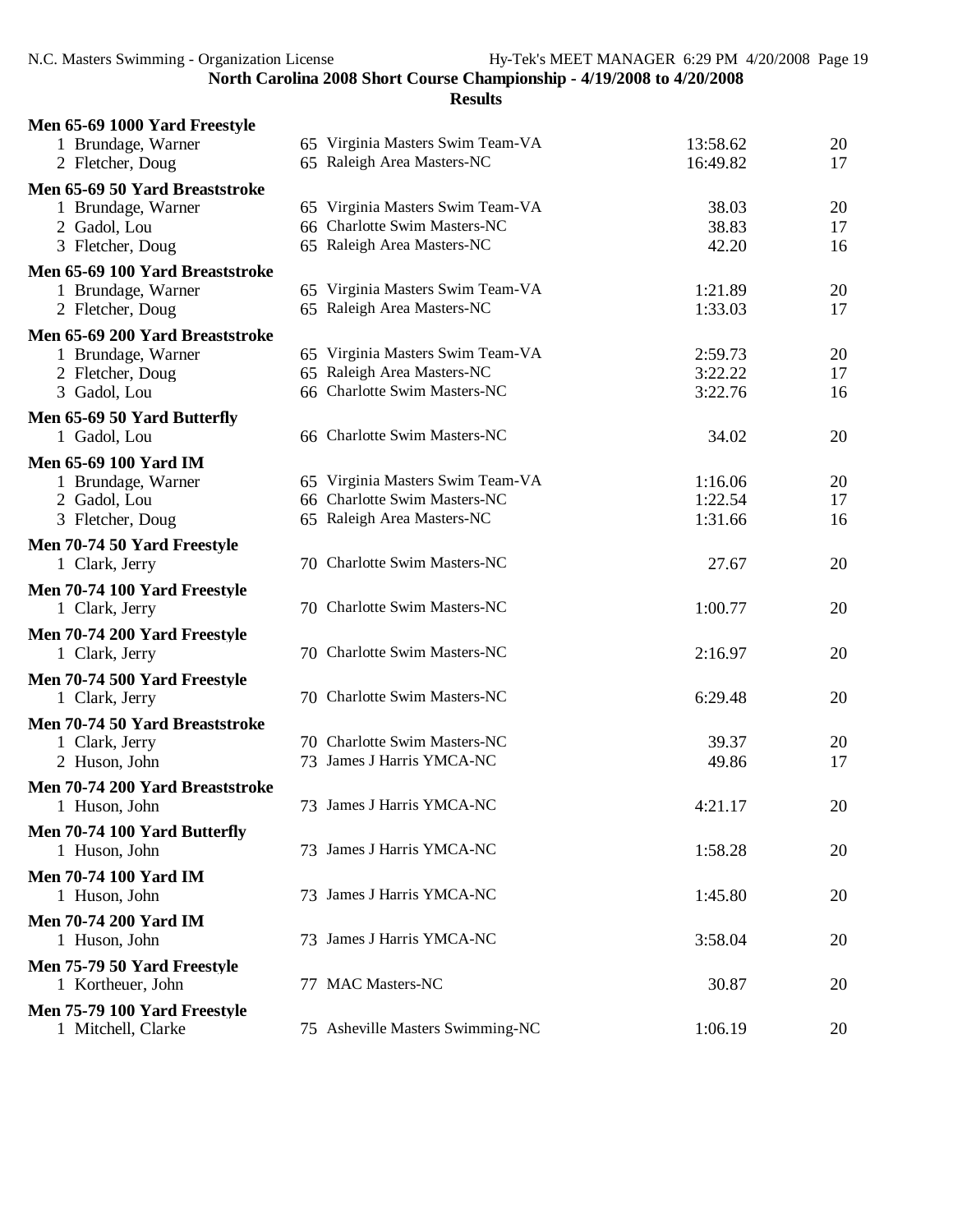| Men 75-79 50 Yard Backstroke<br>1 Mitchell, Clarke                          | 75 Asheville Masters Swimming-NC                         |                          | 33.75                              | 20             |
|-----------------------------------------------------------------------------|----------------------------------------------------------|--------------------------|------------------------------------|----------------|
| Men 75-79 200 Yard Backstroke<br>1 Mitchell, Clarke                         | 75 Asheville Masters Swimming-NC                         |                          | 2:48.79                            | 20             |
| Men 75-79 50 Yard Breaststroke<br>*1 Kortheuer, John<br>*1 Mitchell, Clarke | 77 MAC Masters-NC<br>75 Asheville Masters Swimming-NC    |                          | 38.21<br>38.21                     | 18.50<br>18.50 |
| Men 75-79 100 Yard Breaststroke<br>1 Kortheuer, John                        | 77 MAC Masters-NC                                        |                          | 1:28.20                            | 20             |
| <b>Men 75-79 100 Yard IM</b><br>1 Mitchell, Clarke                          | 75 Asheville Masters Swimming-NC                         |                          | 1:16.19                            | 20             |
| Men 80-84 50 Yard Freestyle<br>1 Scherbarth, Jim                            | 84 Raleigh Area Masters-NC                               |                          | 45.85                              | 20             |
| Men 80-84 50 Yard Backstroke<br>1 Scherbarth, Jim                           | 84 Raleigh Area Masters-NC                               |                          | 1:00.23                            | 20             |
| Men 80-84 200 Yard Backstroke<br>1 Scherbarth, Jim                          | 84 Raleigh Area Masters-NC                               |                          | 5:25.28                            | 20             |
| Men 80-84 50 Yard Breaststroke                                              |                                                          |                          |                                    |                |
| 1 Formo, Arnie<br>2 Scherbarth, Jim                                         | 81 Raleigh Area Masters-NC<br>84 Raleigh Area Masters-NC |                          | 54.73<br>1:08.63                   | 20<br>17       |
| Men 80-84 100 Yard Breaststroke                                             |                                                          |                          |                                    |                |
| 1 Formo, Arnie                                                              | 81 Raleigh Area Masters-NC                               |                          | 2:05.51                            | 20             |
| Men 80-84 200 Yard Breaststroke<br>1 Formo, Arnie                           | 81 Raleigh Area Masters-NC                               |                          | 4:42.25                            | 20             |
| <b>Men 80-84 100 Yard IM</b><br>1 Scherbarth, Jim                           | 84 Raleigh Area Masters-NC                               |                          | 2:43.85                            | 20             |
| Women 18+200 Yard Freestyle Relay                                           |                                                          |                          |                                    |                |
| 1 Asheville Masters Swimming-<br>1) Wolfe, Michaela W18                     | A<br>2) Battle, Ruth W45                                 | 3) Browning, Jessica W31 | 1:57.70<br>4) Alston, Anne W40     | 40             |
| Women 18+200 Yard Medley Relay                                              |                                                          |                          |                                    |                |
| 1 Asheville Masters Swimming-                                               | $\mathbf{A}$                                             |                          | 2:08.63                            | 40             |
| 1) Browning, Jessica W31                                                    | 2) Battle, Ruth W45                                      | 3) Wolfe, Michaela W18   | 4) Alston, Anne W40                |                |
| Women 25+ 200 Yard Freestyle Relay                                          |                                                          |                          |                                    |                |
| 1 Durham Area Masters Aquatic<br>1) Grego, Sonia W38                        | A<br>2) Proud, Jessica W26                               | 3) Fritchie, Karen W30   | 2:09.61<br>4) Newton, Danielle W29 | 40             |
| Women 25+400 Yard Freestyle Relay                                           |                                                          |                          |                                    |                |
| 1 Asheville Masters Swimming-                                               | A                                                        |                          | 4:32.97                            | 40             |
| 1) Browning, Jessica W31                                                    | 2) Rogers, Jennie W55                                    | 3) Schindler, Peggy W47  | 4) Battle, Ruth W45                |                |
| 2 Durham Area Masters Aquation<br>1) Newton, Danielle W29                   | А<br>2) Grego, Sonia W38                                 | 3) Fritchie, Karen W30   | 4:39.13<br>4) Proud, Jessica W26   | 34             |
| 3 Raleigh Area Masters-NC                                                   | А                                                        |                          | 4:55.63                            | 32             |
| 1) Oversmith, Amy W36                                                       | 2) Lewis, Jennifer W28                                   | 3) Hawley, Kate W27      | 4) Blackwell, Ceil W67             |                |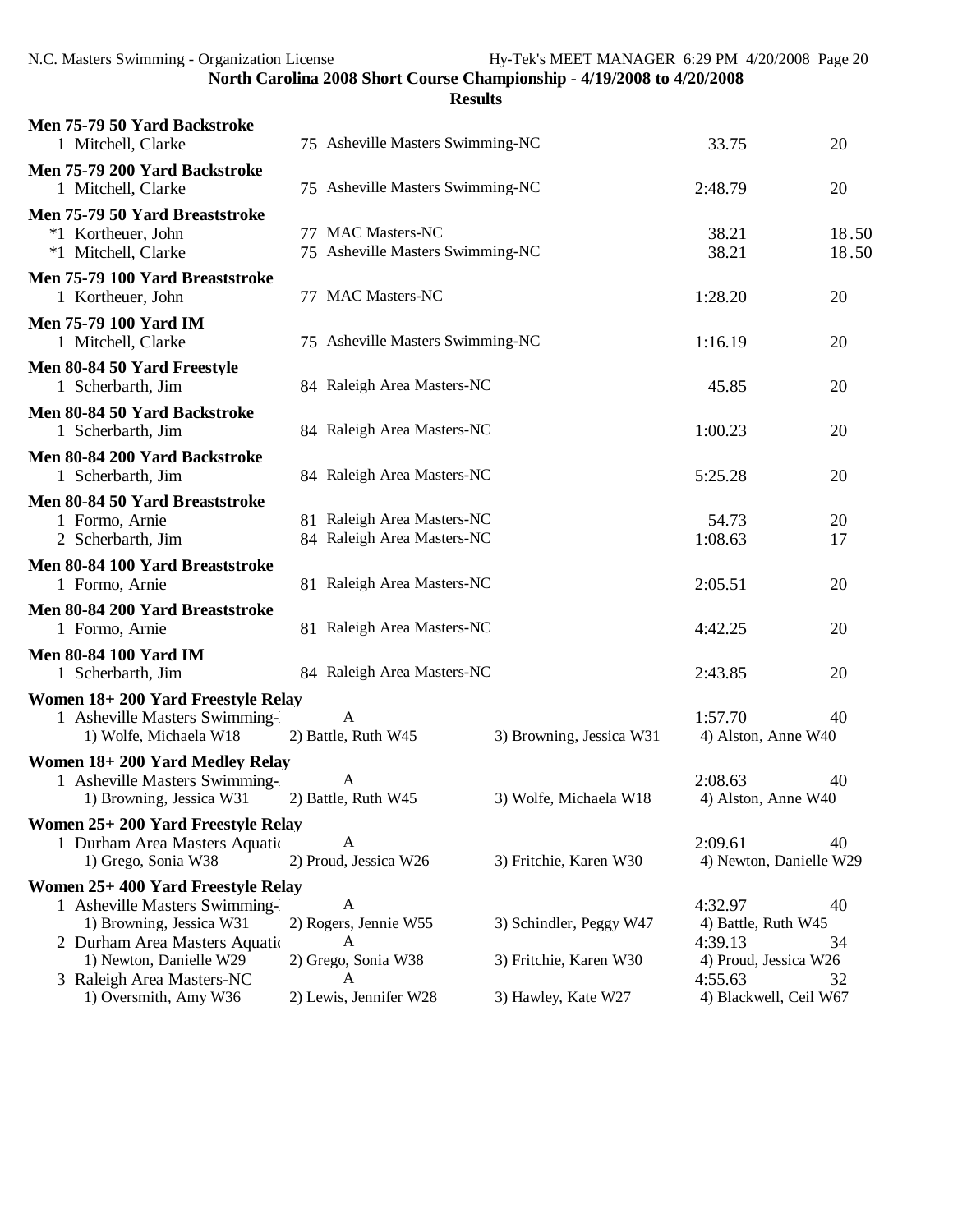N.C. Masters Swimming - Organization License Hy-Tek's MEET MANAGER 6:29 PM 4/20/2008 Page 21

**North Carolina 2008 Short Course Championship - 4/19/2008 to 4/20/2008**

| Women 25+200 Yard Medley Relay                                                 |                                                                  |                         |                                                          |
|--------------------------------------------------------------------------------|------------------------------------------------------------------|-------------------------|----------------------------------------------------------|
| 1 Raleigh Area Masters-NC<br>1) Stallworth, Abby W27                           | $\mathbf{A}$<br>2) Humphries, Katie W27                          | 3) Braun, Erika W36     | 1:59.77<br>40<br>4) Bonney, Erin W25                     |
| 2 Raleigh Area Masters-NC<br>1) Oversmith, Amy W36                             | B<br>2) Kemerait, Karen W41                                      | 3) Lewis, Jennifer W28  | 2:13.28<br>34<br>4) Wagner, Jaclyn W27                   |
| 3 Durham Area Masters Aquatic<br>1) Proud, Jessica W26                         | $\mathbf{A}$<br>2) Newton, Danielle W29                          | 3) Williams, Heidi W39  | 2:22.63<br>32<br>4) Grego, Sonia W38                     |
| Women 35+200 Yard Freestyle Relay                                              |                                                                  |                         |                                                          |
| 1 Asheville Masters Swimming-<br>1) Schindler, Peggy W47                       | B<br>$2)$ Sims, Ann W56                                          | 3) Kramer, Adrienne W42 | 2:09.83<br>40<br>4) Wilson, Debbie W54                   |
| Women 35+200 Yard Medley Relay                                                 |                                                                  |                         |                                                          |
| 1 Asheville Masters Swimming-<br>1) Kramer, Adrienne W42                       | B<br>$2)$ Sims, Ann W56                                          | 3) Schindler, Peggy W47 | 2:27.21<br>40<br>4) Wilson, Debbie W54                   |
| Women 45+200 Yard Freestyle Relay                                              |                                                                  |                         |                                                          |
| 1 Virginia Masters Swim Team-<br>1) Brown, Jann W53                            | $\mathbf{A}$<br>2) Niles, Dorothy W66                            | 3) Dawson, Rosemary W62 | 2:33.71<br>40<br>4) Rhodes, Kelly W46                    |
| Men 18+200 Yard Freestyle Relay                                                |                                                                  |                         |                                                          |
| 1 Asheville Masters Swimming-<br>1) Kulakov, Taras M21                         | B<br>2) Cook, Matthew M38                                        | 3) Weller, Jeff M48     | 1:43.93<br>40<br>4) Sherry, Tom M40                      |
| Men 18+400 Yard Freestyle Relay                                                |                                                                  |                         |                                                          |
| 1 Asheville Masters Swimming-<br>1) Kulakov, Taras M21                         | A<br>2) Sherry, Tom M40                                          | 3) Weller, Jeff M48     | 4:22.61<br>40<br>4) Wolfe, Bill M50                      |
| Men 18+200 Yard Medley Relay                                                   |                                                                  |                         |                                                          |
| 1 Raleigh Area Masters-NC<br>1) Su, Billy M34<br>2 Asheville Masters Swimming- | $\mathbf{A}$<br>2) Gillespie, Tyler M19<br>A                     | 3) Stewart, Henry M44   | 1:50.63<br>40<br>4) Krayer, Michael M25<br>1:54.38<br>34 |
| 1) Kulakov, Taras M21                                                          | 2) Cook, Matthew M38                                             | 3) Sherry, Tom M40      | 4) Weller, Jeff M48                                      |
| Men 25+200 Yard Freestyle Relay                                                |                                                                  |                         |                                                          |
| 1 Raleigh Area Masters-NC<br>1) Stewart, Henry M44                             | A<br>2) Su, Billy M34                                            | 3) Goldman, Brian M43   | 1:38.99<br>40<br>4) Krayer, Michael M25                  |
| Men 25+400 Yard Freestyle Relay                                                |                                                                  |                         |                                                          |
| 1 Raleigh Area Masters-NC<br>1) Fuller, Scott M42                              | A<br>2) Stewart, Henry M44                                       | 3) Su, Billy M34        | 3:44.62<br>40<br>4) Krayer, Michael M25                  |
| Men 25+200 Yard Medley Relay                                                   |                                                                  |                         |                                                          |
| 1 Durham Area Masters Aquation<br>1) Eudailey, Joshua M25                      | A<br>2) Parr, Derek M33                                          | 3) Caruth, Joseph M26   | 2:14.93<br>40<br>4) Bedard, Daniel M27                   |
| Men 35+200 Yard Freestyle Relay                                                |                                                                  |                         |                                                          |
| 1 Tar Heel Aquatic Team-NC<br>1) Schmitz, Bob M55                              | $\mathbf{A}$<br>2) Van Der Horst, Charles M56 3) White, Kirk M38 |                         | 1:43.60<br>40<br>4) Fritsch, Daniel M43                  |
| Men 35+400 Yard Freestyle Relay                                                |                                                                  |                         |                                                          |
| 1 Asheville Masters Swimming-                                                  | B                                                                |                         | 4:44.59<br>40                                            |
| 1) Hartley, Larry M48<br>--- Tar Heel Aquatic Team-NC                          | 2) Adamson, Kenet M49<br>A                                       | 3) Cook, Matthew M38    | 4) Mitchell, Clarke M75<br>DQ                            |
| 1) Schmitz, Bob M55                                                            | 2) Van Der Horst, Charles M56 3) White, Kirk M38                 |                         | 4) Fritsch, Daniel M43                                   |
| Men 45+200 Yard Freestyle Relay                                                |                                                                  |                         |                                                          |
| 1 Asheville Masters Swimming-<br>1) Hartley, Larry M48                         | A<br>2) Wolfe, Bill M50                                          | 3) Mitchell, Clarke M75 | 2:00.33<br>40<br>4) Adamson, Kenet M49                   |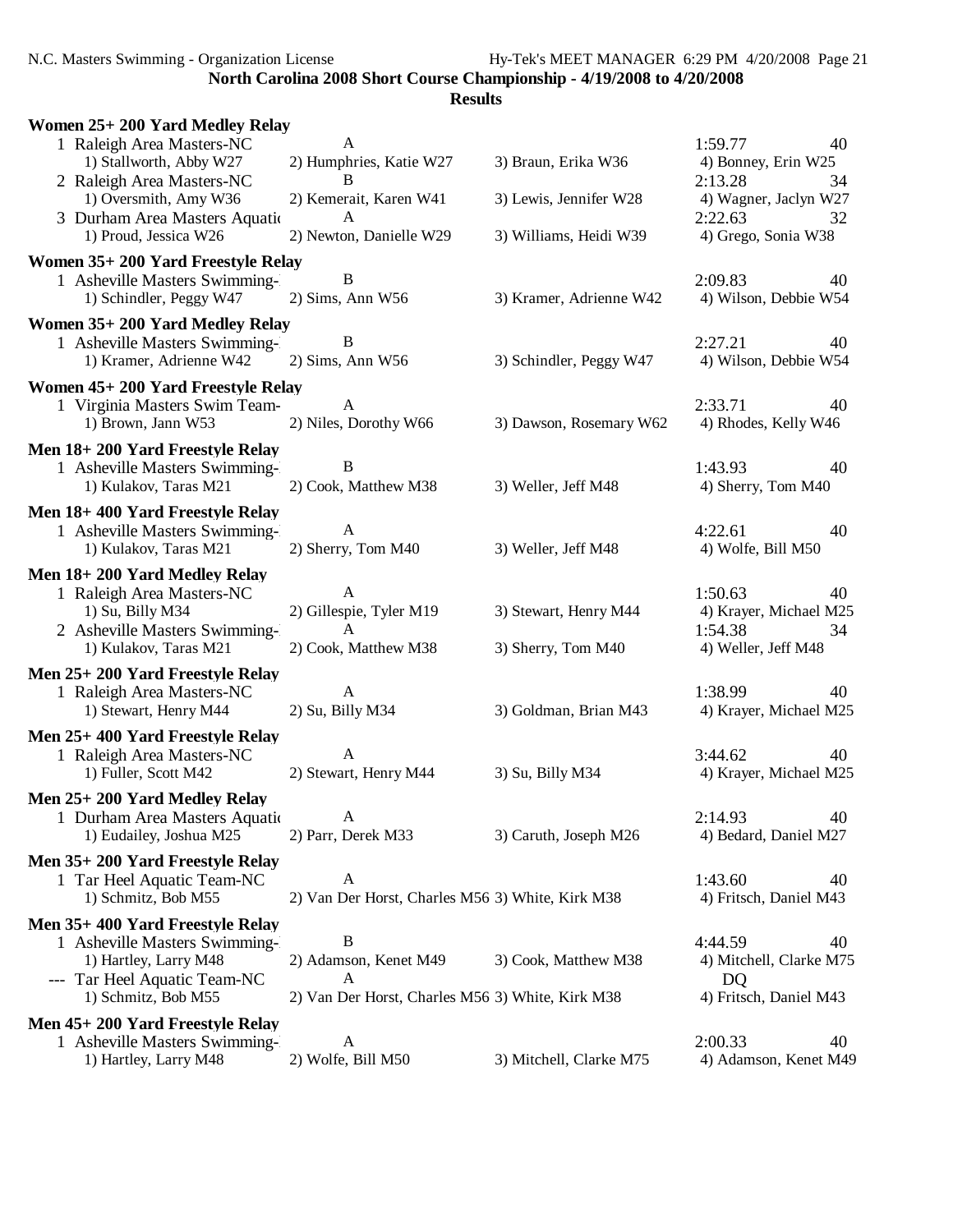N.C. Masters Swimming - Organization License Hy-Tek's MEET MANAGER 6:29 PM 4/20/2008 Page 22

**North Carolina 2008 Short Course Championship - 4/19/2008 to 4/20/2008**

| Men 45+200 Yard Medley Relay<br>1 Asheville Masters Swimming-<br>1) Mitchell, Clarke M75                                                                                     | B<br>2) Adamson, Kenet M49                                                                   | 3) Hartley, Larry M48                                                    | 2:10.46<br>40<br>4) Wolfe, Bill M50                                                                                         |
|------------------------------------------------------------------------------------------------------------------------------------------------------------------------------|----------------------------------------------------------------------------------------------|--------------------------------------------------------------------------|-----------------------------------------------------------------------------------------------------------------------------|
| Mixed 18+200 Yard Freestyle Relay                                                                                                                                            |                                                                                              |                                                                          |                                                                                                                             |
| 1 Raleigh Area Masters-NC<br>1) Gillespie, Tyler M19<br>2 Asheville Masters Swimming-<br>1) Kulakov, Taras M21<br>3 Twin Rivers YMCA Masters-                                | A<br>2) Braun, Erika W36<br>A<br>2) Wolfe, Michaela W18<br>A                                 | 3) Bonney, Erin W25<br>3) Delcambre, Sarah W24                           | 1:38.48<br>40<br>4) Krayer, Michael M25<br>1:49.81<br>34<br>4) Wolfe, Bill M50<br>2:16.56<br>32                             |
| 1) Raschke, Karen W24                                                                                                                                                        | 2) van Meeteren, Greta W61                                                                   | 3) van Meeteren, Hans M64                                                | 4) Doyle, Mark M48                                                                                                          |
| Mixed 18+200 Yard Medley Relay<br>1 Asheville Masters Swimming-<br>1) Kulakov, Taras M21<br>Mixed 25+ 200 Yard Freestyle Relay                                               | A<br>2) Delcambre, Sarah W24                                                                 | 3) Wolfe, Michaela W18                                                   | 2:07.18<br>40<br>4) Wolfe, Bill M50                                                                                         |
| 1 Asheville Masters Swimming-<br>1) Sherry, Tom M40<br>2 Durham Area Masters Aquation<br>1) Williams, Heidi W39<br>3 Durham Area Masters Aquation<br>1) Newton, Danielle W29 | B<br>2) Alston, Anne W40<br>B<br>2) Parr, Derek M33<br>$\mathbf{A}$<br>2) Bedard, Daniel M27 | 3) Browning, Jessica W31<br>3) Proud, Jessica W26<br>3) Grego, Sonia W38 | 1:49.97<br>40<br>4) Cook, Matthew M38<br>1:50.40<br>34<br>4) Caruth, Joseph M26<br>2:12.37<br>32<br>4) Eudailey, Joshua M25 |
| Mixed 25+200 Yard Medley Relay                                                                                                                                               |                                                                                              |                                                                          |                                                                                                                             |
| 1 Raleigh Area Masters-NC<br>1) Braun, Erika W36<br>2 Asheville Masters Swimming-                                                                                            | A<br>2) Goldman, Brian M43<br>B                                                              | 3) Bonney, Erin W25                                                      | 1:53.65<br>40<br>4) Krayer, Michael M25<br>2:04.72<br>34                                                                    |
| 1) Browning, Jessica W31                                                                                                                                                     | 2) Cook, Matthew M38                                                                         | 3) Sherry, Tom M40                                                       | 4) Alston, Anne W40                                                                                                         |
| 3 Raleigh Area Masters-NC<br>1) Lewis, Grant M37<br>4 Durham Area Masters Aquation                                                                                           | B<br>2) Stewart, Henry M44<br>$\mathbf{A}$                                                   | 3) Oversmith, Amy W36                                                    | 2:10.90<br>32<br>4) Lysaght, Chuck M58<br>2:11.43<br>30                                                                     |
| 1) Proud, Jessica W26                                                                                                                                                        | 2) Parr, Derek M33                                                                           | 3) Caruth, Joseph M26                                                    | 4) Newton, Danielle W29                                                                                                     |
| Mixed 35+200 Yard Medley Relay<br>1 Tar Heel Aquatic Team-NC<br>1) Nowak, Elizabeth W44                                                                                      | A<br>2) Lindroos, Pamela W42                                                                 | 3) Schmitz, Bob M55                                                      | 2:08.59<br>40<br>4) McKee, David M54                                                                                        |
| Mixed 45+200 Yard Freestyle Relay                                                                                                                                            |                                                                                              |                                                                          |                                                                                                                             |
| 1 Asheville Masters Swimming-<br>1) Hartley, Larry M48<br>2 Asheville Masters Swimming-                                                                                      | D<br>2) Battle, Ruth W45<br>C                                                                | 3) Schindler, Peggy W47                                                  | 1:50.15<br>40<br>4) Weller, Jeff M48<br>2:05.32<br>34                                                                       |
| 1) Adamson, Kenet M49                                                                                                                                                        | 2) Sims, Ann W56                                                                             | 3) Mitchell, Clarke M75                                                  | 4) Wilson, Debbie W54                                                                                                       |
| Mixed 45+200 Yard Medley Relay<br>1 Asheville Masters Swimming-<br>1) Hartley, Larry M48<br>2 Asheville Masters Swimming-<br>1) Mitchell, Clarke M75                         | C<br>2) Weller, Jeff M48<br>D<br>2) Sims, Ann W56                                            | 3) Battle, Ruth W45<br>3) Adamson, Kenet M49                             | 2:10.36<br>40<br>4) Schindler, Peggy W47<br>2:24.84<br>34<br>4) Wilson, Debbie W54                                          |
| Mixed 65+200 Yard Medley Relay                                                                                                                                               |                                                                                              |                                                                          |                                                                                                                             |
| 1 Raleigh Area Masters-NC<br>1) Blackwell, Ceil W67                                                                                                                          | $\mathcal{C}$<br>2) Formo, Arnie M81                                                         | 3) Fletcher, Doug M65                                                    | 3:13.07<br>40<br>4) Stroupe, Dawn W69                                                                                       |
|                                                                                                                                                                              | Combined Team Scores - Through Event 44                                                      |                                                                          |                                                                                                                             |
| 1. Asheville Masters Swimming<br>3. Durham Area Masters Aquatics                                                                                                             | 3012.5<br>1058                                                                               | 2. Raleigh Area Masters<br>4. Tar Heel Aquatic Team                      | 2460<br>776                                                                                                                 |